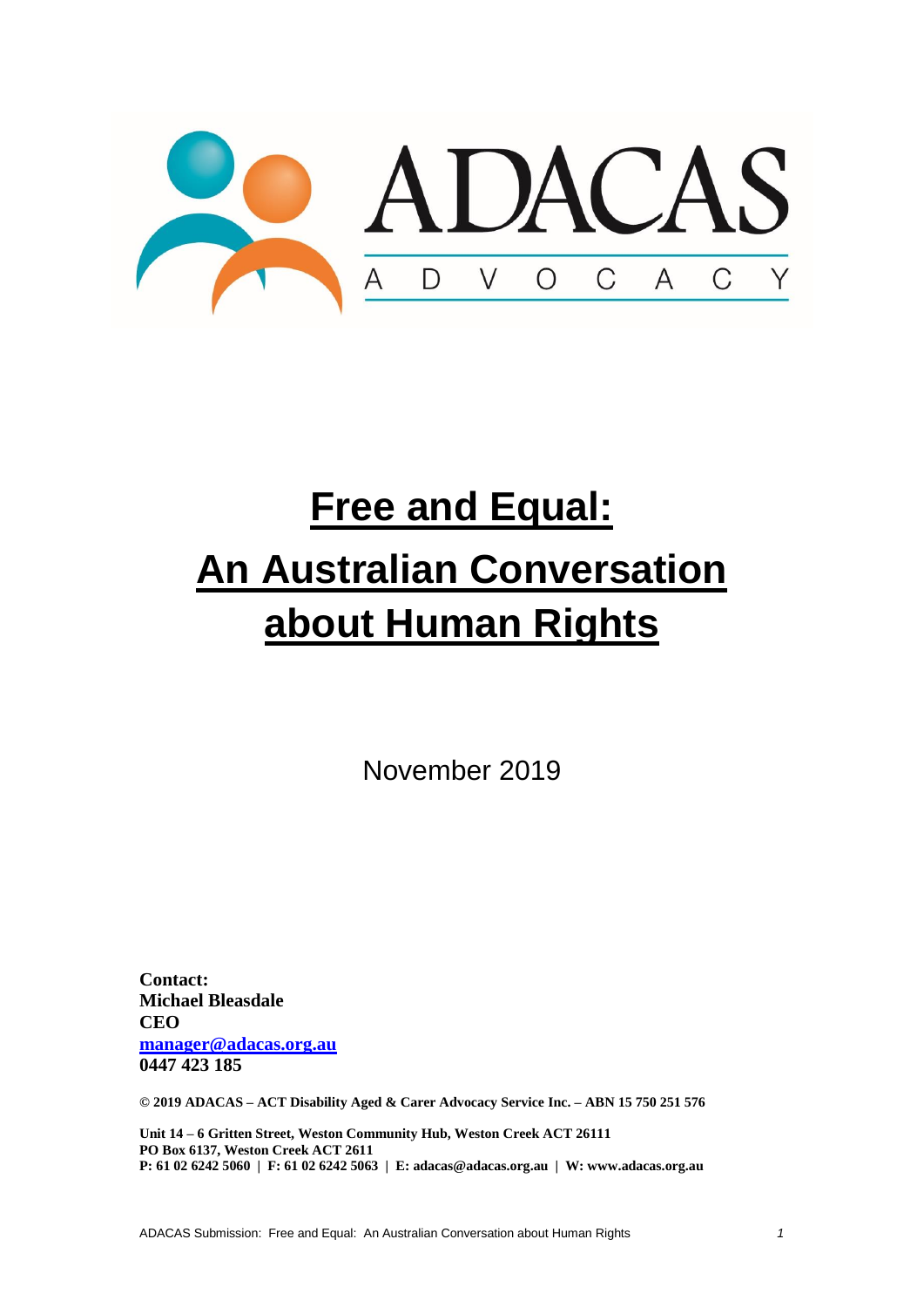This page is intentionally blank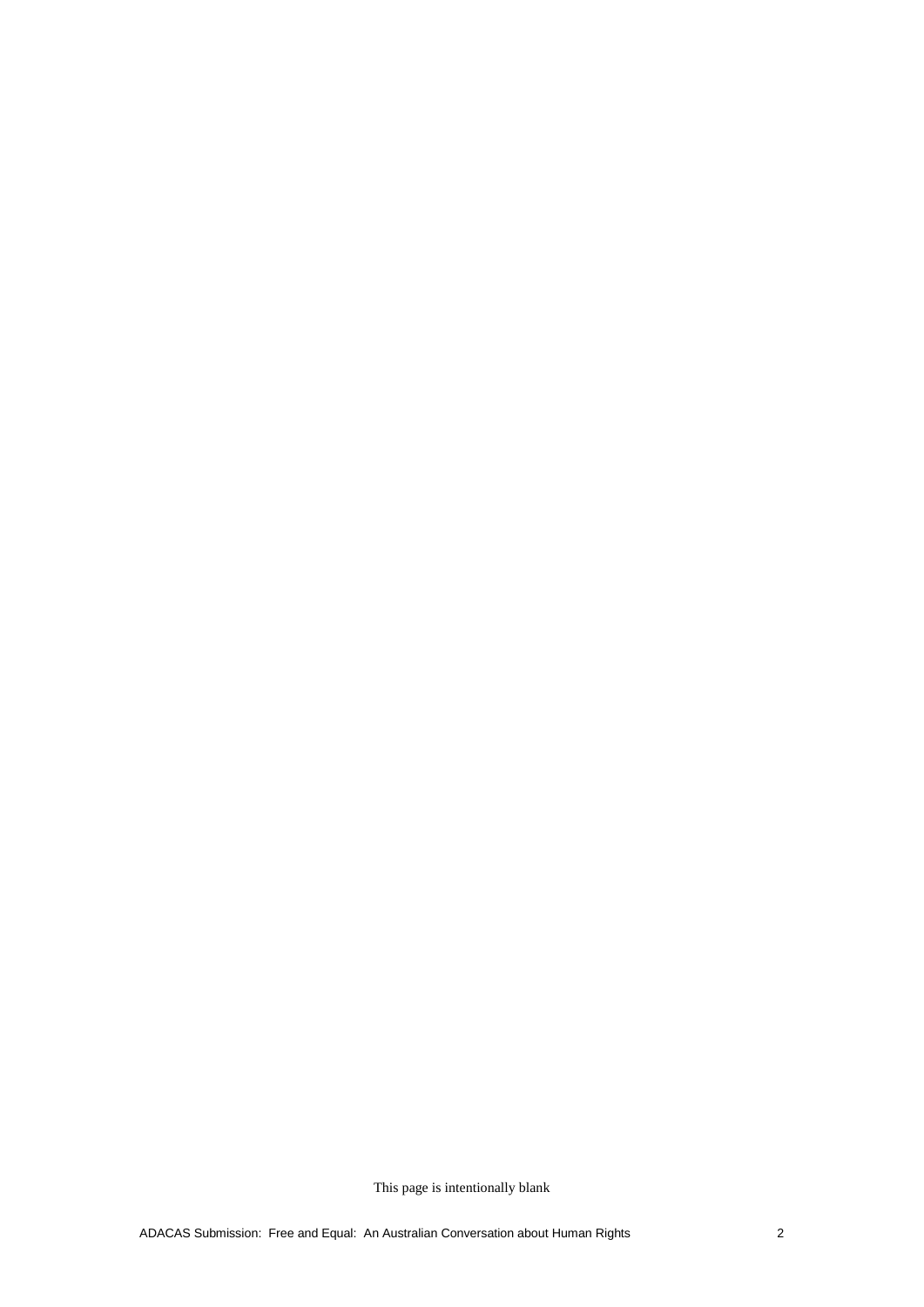## **Table of Contents**

| 1. |  |
|----|--|
| 2. |  |
| 3. |  |
| 4. |  |
| 5. |  |
| 6. |  |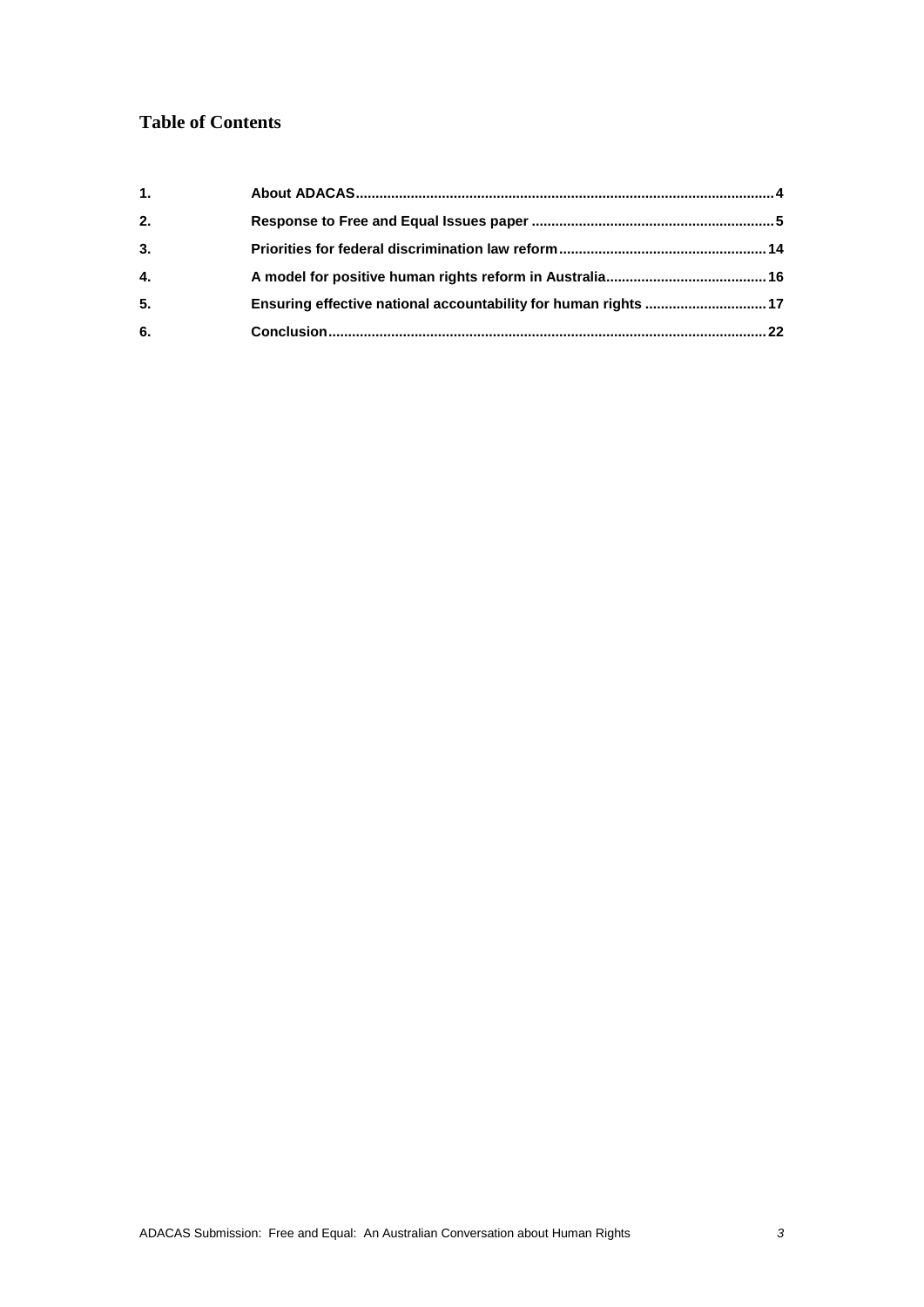# <span id="page-3-0"></span>**1. About ADACAS**

The ACT Disability Aged and Carer Advocacy Service (ADACAS) is a human rights focussed organisation, which provides:

- Individual advocacy for and with people with disability, people experiencing mental ill health (or psychosocial disability), older people, and carers.
- Support to people making submissions to the Royal Commission into Aged Care Quality and Safety, and/or the Royal Commission into Violence, Abuse, Neglect and Exploitation of People with Disability.
- Redress Scheme support services to people who are survivors of institutional child sexual abuse and
- NDIS support coordination to a small number of NDIS participants.

ADACAS additionally has a Policy and Projects team which engages in systemic advocacy, delivering projects to embed supported decision making approaches in service systems and exploring practical responses to issues arising through individual advocacy and supported decision making.

ADACAS staff work with individuals who are "falling through the cracks" in current service systems, and facing barriers to their rights being upheld, and to an experience of equitable access to services. ADACAS offers issues-based advocacy, and the topics of advocacy are multiple and varied, ranging from housing, to access to justice, to psychiatric treatment order hearings, to quality of service issues, to child protection processes, to restrictive practice/ restraint/ seclusion, to substitute decision-making, to aged care service issues, to NDIS and NDIS appeals etc.

ADACAS is based in Canberra and the ACT and has been providing individual advocacy in this region for 28 years. ADACAS has also recently commenced providing free advocacy and information to people with disability in parts of NSW: specifically, in set areas of Shoalhaven, the Eurobodalla Hinterland, Batemans Bay, Broulee – Tomakin, Moruya – Tuross Head.

ADACAS acknowledges the traditional owners of the various lands on which we work: the Ngunnawal communities for our work in the Canberra area, the peoples from Tharawal and Yuin communities for our work across on the South Coast), and pay our respects to their Elders, and to all Aboriginal and Torres Strait Islanders in our communities.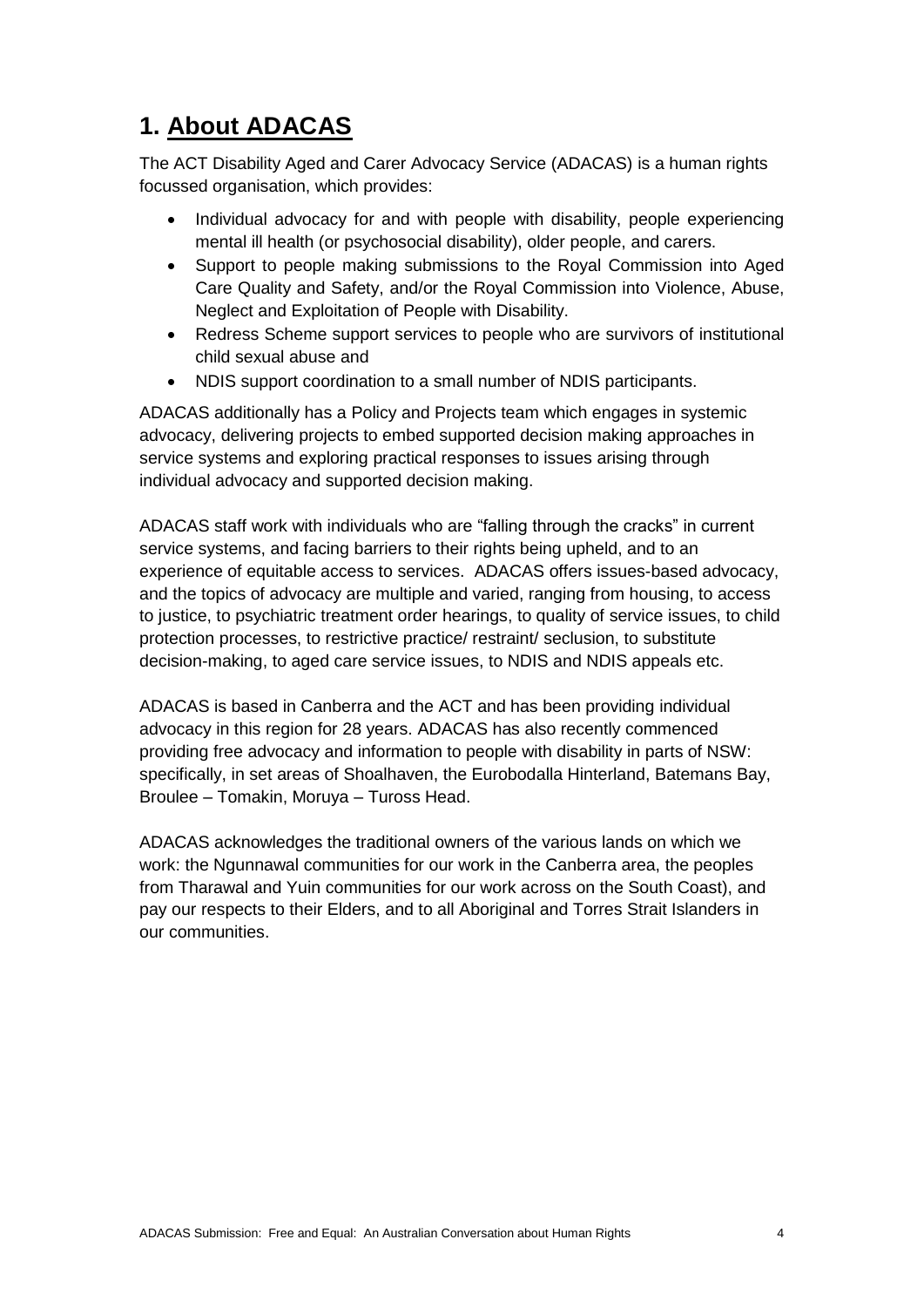## <span id="page-4-0"></span>**2. Response to Free and Equal Issues paper**

### **1. What human rights matter to you?**

As a human rights focused organisation, working with people who are all too often experiencing breaches of their human rights, entrenched disadvantage and inequitable access to services, in our opinion all of the rights listed in the issues paper are important and matter whether they are categorised with the Guiding principles, the Economic, Social and Cultural Rights or within Civil and Political Rights (or in other International human rights conventions such as the Convention on the Rights of the Child (CRC), the Convention on the Rights of Persons with Disabilities (CRPD), the Convention on the Elimination of All Forms of Discrimination against Women (CEDAW), the Convention on the Elimination of All forms of Racial Discrimination (CERD), the Convention against Torture and Other Cruel, Inhuman or Degrading Treatment or Punishment (CAT)).

## **2. How should human rights be protected in Australia**

To protect human rights, a combination of approaches are needed:

- $\circ$  In order for people to be able to protect human rights, there must firstly be an understanding of what human rights are, and an acceptance of and identification with the concepts. To assist with achieving this, it is imperative that there be ongoing education about human rights at schools, in vocational and tertiary education settings, in workplaces, and across all areas of the community.
- o As much as possible, the upholding of rights needs to be embedded within the ways that policies and processes and systems and organisations and society works.
- $\circ$  Given that the upholding of human rights is an ongoing process, there needs to be a shared responsibility for and accountability to the upholding human rights between individuals, service providers, institutions, businesses, community and government.
- o Human rights protections need to specifically be included in legislation. Whilst the ACT has a Human Rights Act, ADACAS supports the call for a Bill of Rights.
- o Complaint and redress processes must be available to those who have experienced injustice/breaches of human rights. Redress processes involve the recognition of and compensation for injustice. We refer to commentary on restorative practice as outlined later throughout this paper.
- o There must be leadership from government, businesses, community organisations and government, however it is also imperative that co-design occurs in relation to laws, policies, programs and systems (i.e. that there is full and active participation in the processes and completed design of any policy/procedure/program/law/system, by members of the groups who might be affected by that policy/procedure/program/law/system, thus embedding the principle: "Nothing about us without us")
- o Continued investment in community development and community leadership around human rights.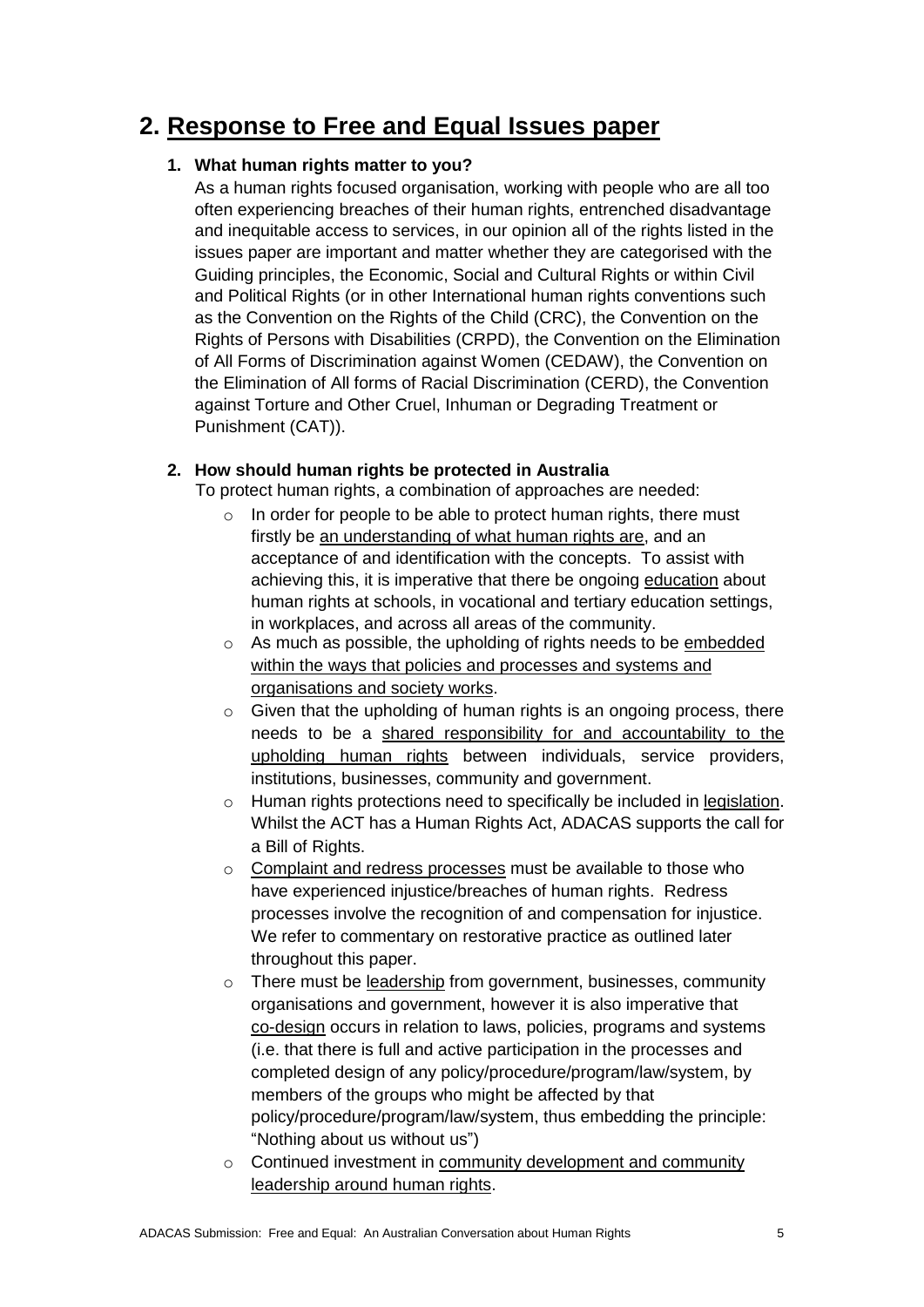- o Adequate funding for services and supports Social security needs to be set at appropriate levels. There needs to be adequate funding to enable anyone who needs to access legal representation to be able to do so. There also needs to be sufficient funding for refuges, for public housing, for mental health support programs for disability employment programs, for older people etc.
- o Self-determination: principles supporting the self-determination and increased recognition of Aboriginal and Torres Strait Islander populations must occur.
- o Strategic consideration and management of the perception of human rights and the sense of ownership that people have over concepts of human rights. Ongoing communications / public relations / advertising campaigns.
- **3. What are the barriers to the protection of human rights in Australia?** The exact barriers to the protection of human rights in Australia vary markedly depending on the specific rights being discussed and the situation/s of the people involved/affected. The interplay that can occur between multiple barriers can have an extra devastating impact.

Types of barriers can include one or more of the following, amongst others:

- o Legislative barriers, including the lack of an Australian Bill of Rights
- o Knowledge/educative barriers, e.g. a lack of knowledge or information about human rights and how to uphold them, misinformation or ignorance about various topics;
- o Financial/economic barriers, either for individuals, for organisations or for systems.
- o Organisational, time or system based barriers:

*"This just isn't my priority, I don't have time to help you" from a nurse to a patient with an intellectual disability who needed information presented differently in relation to a proposed procedure,* 

o Attitudinal barriers, both those based in fear and stigma as well as other attitudes:

> *From residential aged care staff to a resident in an aged care facility: "Yes we appreciate that you want to leave the residential aged care facility to go to the bank, and that due to your health and mobility that you need a support person to go with you. We recognise that your hearing issues mean you can't hear to talk with the bank staff or others by phone, and that the bank staff won't set up internet banking for you unless you go and see them in person. We know you do not have family or friends or support services who can help, and that you are willing to pay us to go with you – but it is just not our job to go with you or to arrange someone to go. Sorry. You'll have to find another way."*

o Experiential barriers, derived from a lack of experience in upholding human rights;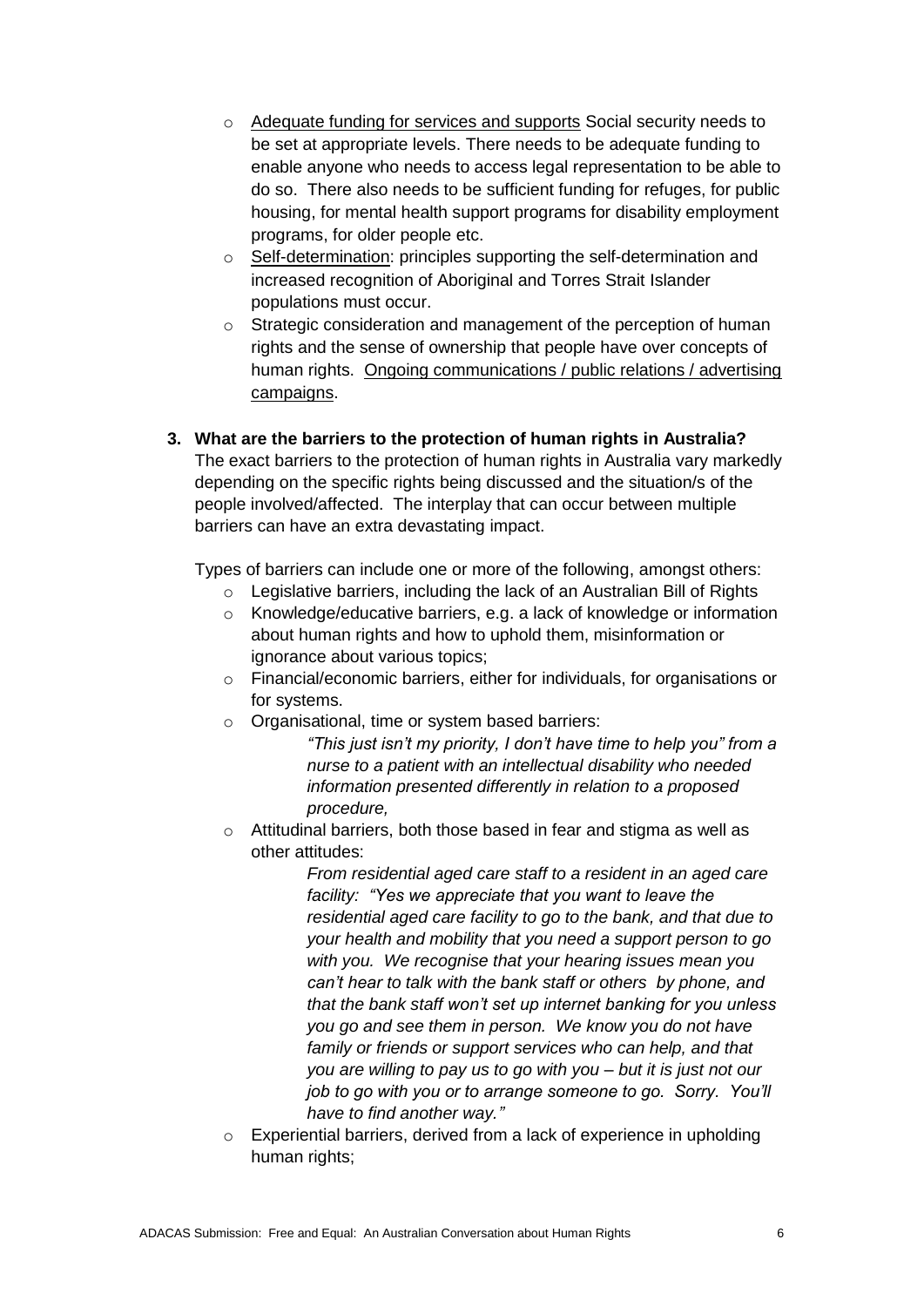- o Lack of political will to commit to a robust rights framework for Australian citizens;
- o Apathy/cynicism or disagreement about the concepts and value of respecting, promoting and upholding human rights for all;
- o Barriers arising from the speed of change in technology and human interactions;
- $\circ$  The trauma/grief cost for individuals of seeking justice:
	- *From a client to an advocate: "I know you want there to be criminal charges against him for hurting me – but I tried that once before and it didn't work. I can't put myself through that again – I wouldn't survive it"*;
- o Other systemic, structural or policy/procedural barriers

The impacts of some of these barriers can be exacerbated by the way that particular topics are framed in public discourse, especially if people in prominent positions or with a media or other platform, are fanning the flames of ignorance, misinformation or fear. Any or all of the above list can affect whether organisations, systems or governments are responsive to the needs of the community and acting in line with best practice.

**4. How should the government address the situation where there is conflict between different people's rights?**

There need to be models outlined to lead through a transparent and equitably accessible process of decision-making that balances rights, whilst prioritising outcomes that are just, and the prevention of harm to the people whose rights are being balanced. These models need to be able to be tailored to individual circumstances. There may sometimes need to be mediation, conciliation and/or legal processes available for people whose rights are intersecting, and supported decision making support available for individuals or organisations when needed to make processes equitable.

- **5. What should happen if someone's human rights are not respected?** There should be adequate opportunity for redress and, if applicable and wanted, compensation. Additionally, there should be education for the person/organisation/system that violated someone's rights, and systemic change to seek to embed human rights approaches, and ensure that human rights violations are not repeated.
- **6. What can the community do to protect human rights? How should the government support this?**

Communities and individuals can

- o Listen to people who have had their human rights breached, seek to understand the impacts, and to support them.
- o Learn about human rights and learn the skills involved in standing up for themselves and how to stand up for others as needed, in a way that supports the decision-making of the individual concerned and upholds human rights and equitable experiences of systems and processes.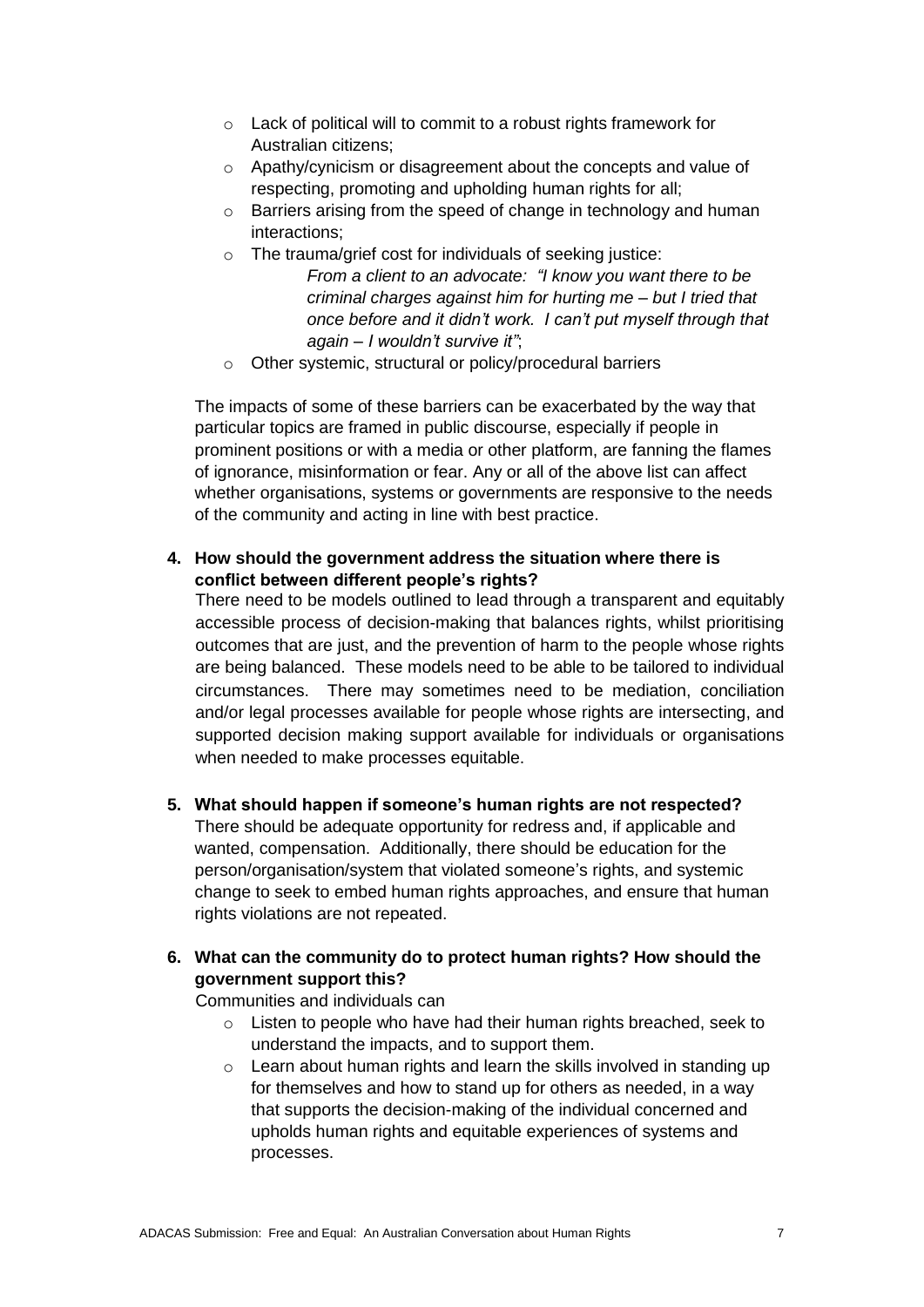- o Question community organisations, businesses, and government about human rights and the impacts of proposed policies or practices, and seek to exert influence in ways that are supportive of rights being upheld, including by taking their business dollars elsewhere if they are unhappy with the actions of a particular business in upholding human rights.
- o Take proactive action to seek to embed human rights principles in the ways that community organisations, educational institutions, businesses, workplaces and government operate.
- o Encourage the development of critical thinking and analysis skills
- o Individual community members can also lobby, protest and seek to influence the government of the day.
- o For those for whom it is financially feasible individuals and businesses can contribute to philanthropy in support of civil society organisations and systemic advocacy initiatives.

In terms of the role of government in supporting the community to protect human rights, we encourage the following actions:

- o Make human rights and advocacy skills education initiatives more readily available in schools, vocational and tertiary education, and in employment and community settings.
- o Make resources available to assist and encourage individuals and organisations seeking to embed human rights approaches in their education, community or business setting or workplace.
- o Conduct an ongoing and positive education campaign about human rights, structured in a way that is designed to engender a sense of connectedness with the concept of human rights as a shared approach for all people across the political spectrum and no matter their political views.
- o Introduce national human rights legislation to make it clearer to the community the rights that they have and the processes that occur when rights need to be balanced.
- o Encourage all businesses and institutions to embed concepts of corporate social responsibility and to report publicly on a triple bottom line:
	- Economic impacts and outcomes,
	- Social impacts and outcomes and
	- **Environmental incomes and outcomes**
- o Increase funding to community organisations that take a human rights approach, such as systemic and individual human rights advocacy agencies, to work even more closely together with people with lived experience, community organisations, businesses and government to seek address the implementation gap between the principles and theories of human rights and the experience of rights not being upheld.
- o Fund co-design processes with groups of individuals whose rights are not being upheld, with community, business and government organisations working directly with them, to establish meaningful pathways forward, and commit to funding these pathways. Note that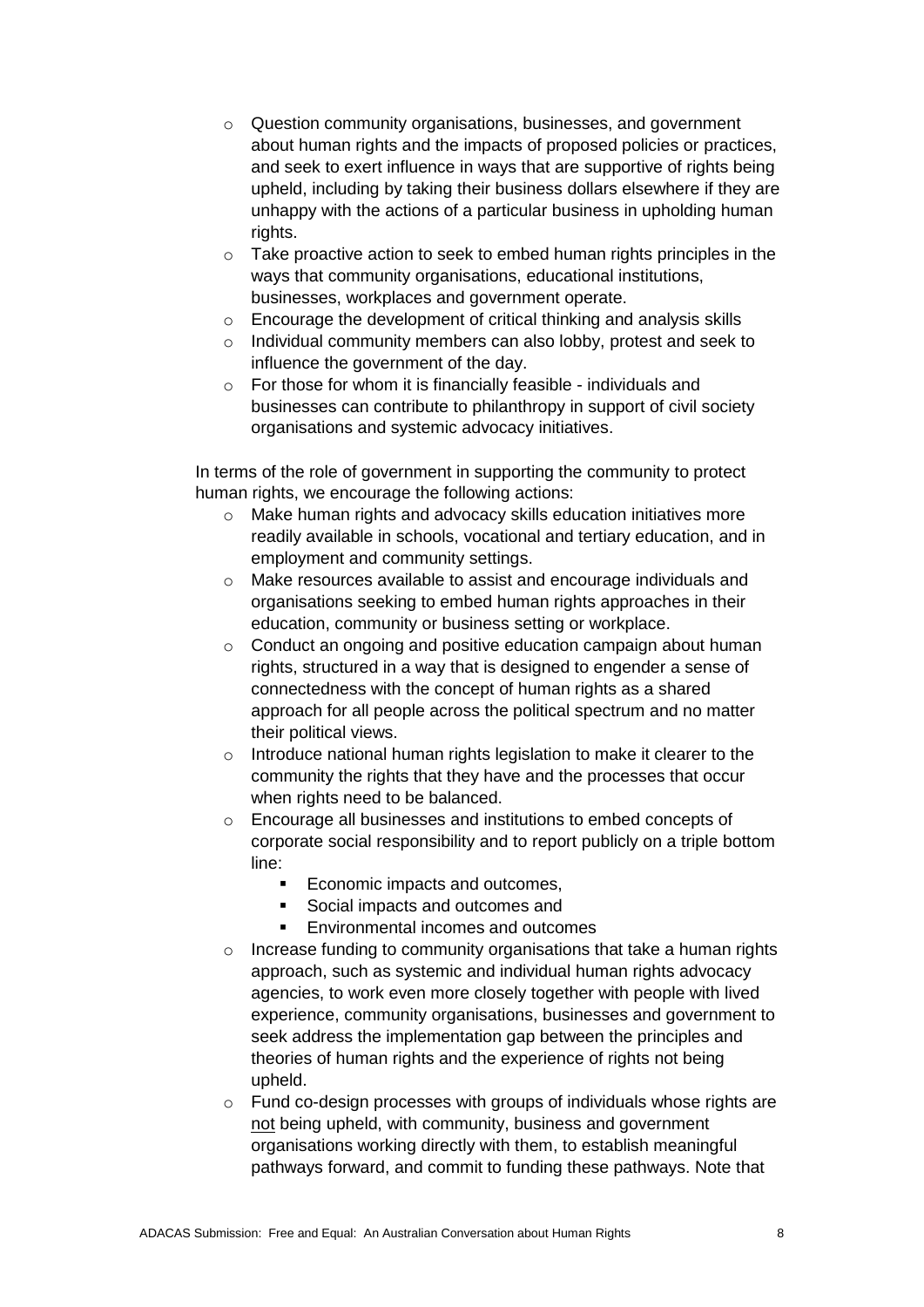groups and individuals participating in such processes must be financially recompensed for the lived experience expertise that they bring to such a process.

- o Increase the funding to Legal Aid organisations to a level commensurate with need so that any vulnerable person in need of legal advice or representation can access sufficient legal advice and representation to assist in having their rights upheld.
- o Increase the funding to individual non-legal advocacy organisations, such as those providing advocacy support to people with mental ill health, or disability, or to older people or to carers and to others from communities who experience identity-related discrimination to a level commensurate with need such that any eligible person in need of individual advocacy support can access it. Groups who experience identity related discrimination include but are not limited to) people who identify with one or more of the following: as members of Aboriginal and Torres Strait Islander communities, as being from a culturally and linguistically diverse background, as one or more of LGBTQIA plus (Lesbian, gay, bisexual, transgender, queer, intersex, asexual plus) etc.
- o Provide continued and increased funding and support for Aboriginal controlled community organisations.
- o Fund universities to conduct research and gather evidence and data on situations where rights are not being upheld, and what would assist in preventing breaches of human rights from occurring, and in resolving systemic and organisational issues.
- o Create and implement national plans that are strategic, aspirational and actionable to address human rights issues.
- o Continue to call Royal Commissions into pressing issues.
- o Provide positive leadership and work with communities to seek to resolve social issues.
- **7. How should individuals, businesses, community organisations and others be encouraged and supported to meet their responsibility to respect human rights?**

Governments should provide on-going information campaigns about what individual rights are, and what businesses and community organizations' responsibilities and rights are. There needs to be continued efforts toward promoting and explaining Human Rights law. Targeted promotions to different sectors, e.g. Business responsibilities through Business Council Forums etc. Individuals, businesses, community organizations must know explicitly what their rights and responsibilities are.

Targeted and applied education within schools and to young people early on about Human Rights and how they are applied, so that children grow up with clear understandings about their rights and the rights of others, an approach which will have an impacts in workplaces, communities of the future. Develop and provide further resources/information to assist individuals, businesses, community organisations and others to embed human rights approaches in all instances where it would be appropriate.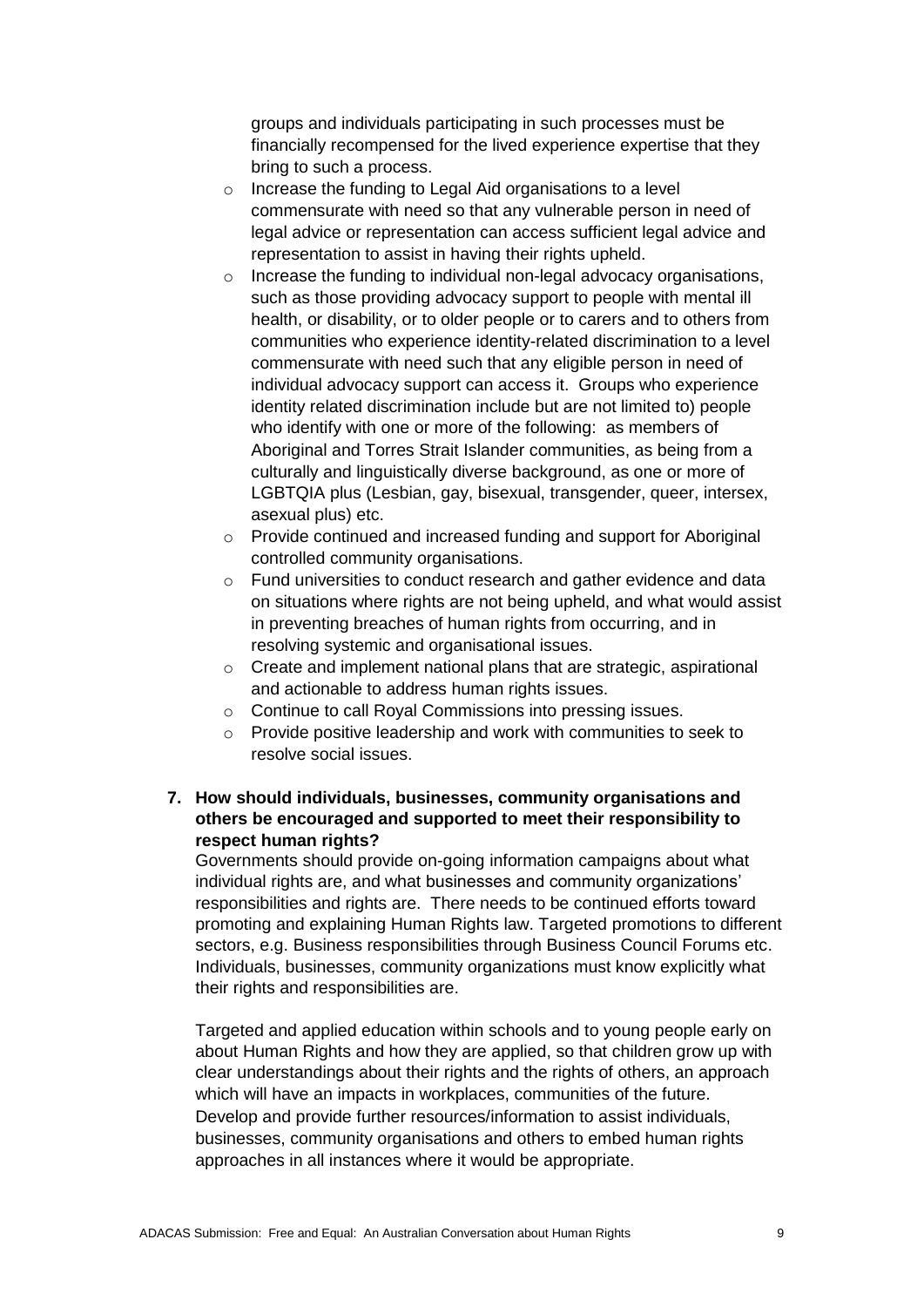We recommend also the careful exploration of a range of possible extrinsic incentives, while emphasising the need for care with exploration of such approaches as we are conscious of the need to avoid unintended negative consequences, and also to manage risks that the introduction of any such approaches could become politicised and induce unwanted backlashes against human rights initiatives.

#### **8. What should the Australian Human Rights Commission and the government do to educate people about human Rights?**

Eleanor Roosevelt stated that Human Rights '*carry no weight unless the people know them, unless the people understand them, unless the people demand that they be lived*' 1 . Given this, it is important to:

- Embed applied information about human rights at multiple levels in the education system, and also in community, business and workplace settings.
- Conduct on-going explanatory and future-oriented focused education campaigns e.g. What are Human Rights? Where did they come from? Why are they important? Programs could be constructed speaking to the historical basis of human rights and likely or desired future direction. These programs would place human rights in context for the consumer or individual and would be accessible through already existing communication mediums. Any such programs would need to take account of how these programs would be received.
- There should be an additional set of targeted human rights education approaches for individuals whose rights are not currently being upheld especially those who are experiencing entrenched disadvantage. The purpose of these education approaches would be for individuals to have more information about what they can and should expect in the delivery of their rights. This includes awareness of legislative parameters, awareness of government channels to address breaches of human rights, and the nature of the advocacy support available to help people have their rights addressed. In offering this information/education, it should be clear that the responsibility to change the system to be more responsive rests predominantly with the people with the power to change it. Note – this education must be accompanied by funding that will help rectify the situations in which rights are not being upheld. It is also the role and responsibility of government to take co-design approaches: to listen to the most marginalised, understand their requirements for learning, and fund them to lead the design of the way in which they communicate issues of rights which are of most concern to them.

We acknowledge that human rights approaches largely arose from countries which ascribe to individualistic views of the world and that human rights approaches may not resonate equally with people who identify more strongly with collectivist views of the world or experiences or hold other contrasting

 $\overline{a}$ 

<sup>1</sup> Australian Human Rights Commission (2019), Free and Equal: an Australian conversation on human rights: accessed via [https://www.humanrights.gov.au/our-work/rights-and-freedoms/publications/free-and-equal-australian](https://www.humanrights.gov.au/our-work/rights-and-freedoms/publications/free-and-equal-australian-conversation-human-rights-2019)[conversation-human-rights-2019](https://www.humanrights.gov.au/our-work/rights-and-freedoms/publications/free-and-equal-australian-conversation-human-rights-2019) in November 2019.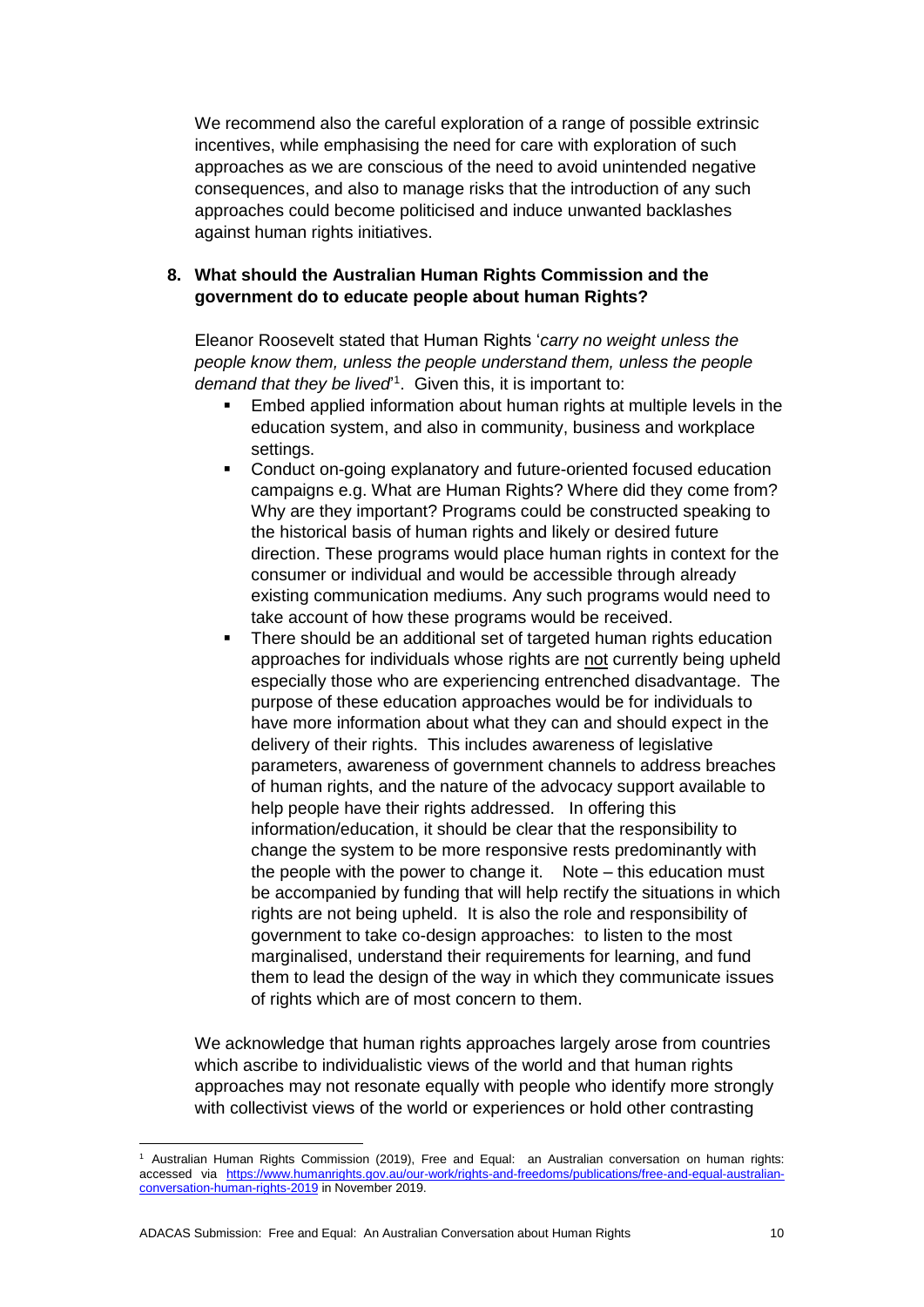views. It is imperative that there be thorough consideration of the unintended negative impacts of introducing human-rights-based legislation and policies in addition to intended positive impacts.

Information alone is unlikely to be sufficient to change the views of those who do not consider human rights approaches worthwhile or worth supporting. We ask also whether the Free and Equal conversations have managed thus far to adequately engage with and gain input from people who are critical of and disagree with the premises of current human rights approaches: engagement beyond potential echo chambers. We ask about the insights that these engagements have brought.

We encourage active and continued outreach to, engagement with and learning from people who critique human rights approaches/ methodologies/hold alternative views, noting that active engagement with dissenting views could strengthen and alter the approaches that the Human Rights Commission might take. We envisage that active outreach would also be valuable. This might involve reaching out to people who might otherwise find it more difficult to contribute by arranging interpreters and/or connection with rural or remote communities.

We seek added information about the populations for whom human rights approaches and worldviews do not resonate, and ask what new areas of research need to occur to further inform the future of human rights' discourses and paradigms such that there is continued learning from diverse views and such that the outcomes/implementation strategies are the stronger for having considered and responded to robust critique.

#### **9. What actions are needed to ensure that the government meets its obligation to fulfil human rights – for example, in addressing long standing inequalities in the community?**

At present - as has been outlined in the Free and Equal discussion papers: there are a combination of structures, focuses and approaches which promote and seek to protect Australia's obligation to fulfil human rights. Despite continued and ongoing effort from many, however, at the present time, the available mechanisms, and/or the combined impact of them, are insufficient to ensure that human rights are being upheld in a consistent, transparent and equitable way.

As such – as part of a range of responses: the Australian government should be ensuring that Australia's international human rights obligations are being reflected in Australian domestic law (this could occur via the introduction of an Australian Bill of Rights). Obligations include but are not limited to those agreed to according to: the International Covenant on Civil and Political Rights (ICCPR), the International Covenant on Economic, Social and Cultural Rights (ICESCR), the Convention on the Rights of the Child (CRC), the Convention against Torture and Other Cruel, Inhuman or Degrading Treatment of Punishment (CAT), the Convention on the Elimination of All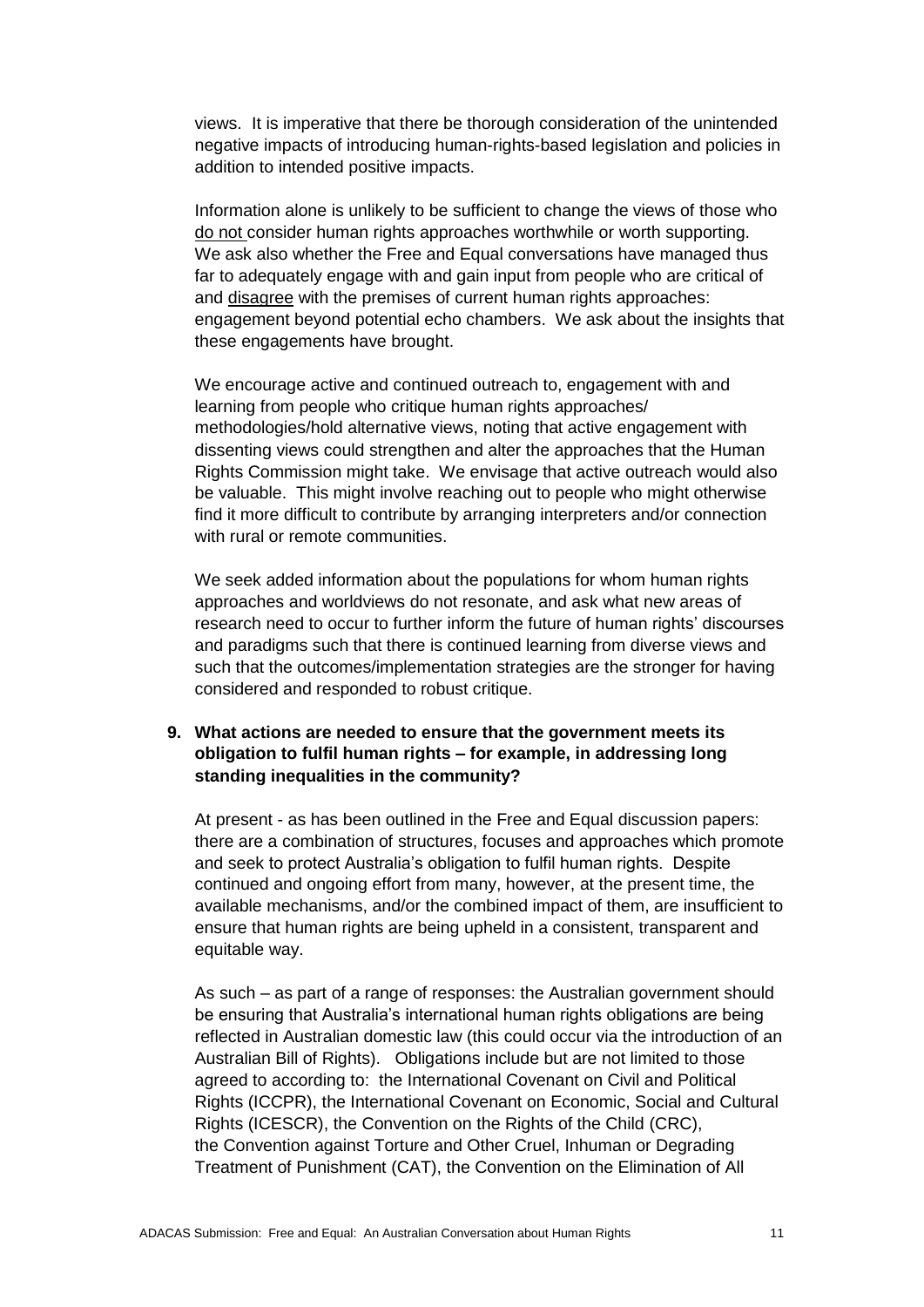Forms of Racial Discrimination (CERD), the Convention on the Elimination of All Forms of Discrimination against Women(CEDAW), and the Convention on the Rights of Persons with Disabilities (CRPD). The Sustainable Development Goals is an example of another commitment that could be operationalised by inclusion within domestic laws. Australia also needs to support a United Nations Convention on the Rights of Older Persons.

In terms of other actions that are needed to ensure that the government meets its' obligations to meet human rights: at the present time - some primary factors that could serve to safeguard human rights are missing:

To progress human rights agendas, it is imperative that a sense of ownership over concepts of human rights is developed throughout the entire community: an understanding that human rights belong to all of us and should be respected, promoted, protected and upheld accordingly. Suggested actions:

- o Generate and maintain a sense of ownership of the concepts of human rights across the entire Australian community. This might mean: public campaigns, improved education in schools, communities, workplaces etc.
- o Add political pressure, in prelude to a national human rights bill. Having a community that is more informed about and attuned to human rights helps to keep politicians and political parties accountable.

Recognise that certain structures can be conducive to improved human rights. Ensure that:

- $\circ$  Civil society organisations are valued and enabled to speak up freely without concerns that speaking up result in threats of funding cuts or of charity status being removed.
- o Public servants are able to give frank and fearless advice to the government of the day
- o Research/evidence based approaches are implemented

#### **10. How should we measure progress in respecting, protecting and fulfilling human rights?**

Due to the breadth and complexity of concepts of human rights, we envisage that there would need to be a broad array of /combinations of measures needed.

Measures should adequately measure and capture the impacts for people who are the most vulnerable: those that the Productivity Commission would describe as people experiencing long-term entrenched disadvantage<sup>2</sup> and those who are "falling through system gaps" in terms of not having their rights

 $\overline{a}$ 

<sup>2</sup> Productivity Commission (2018), *Rising Inequality: a Stocktake of the Evidence,* accessed via: <https://www.pc.gov.au/research/completed/rising-inequality> in November 2019.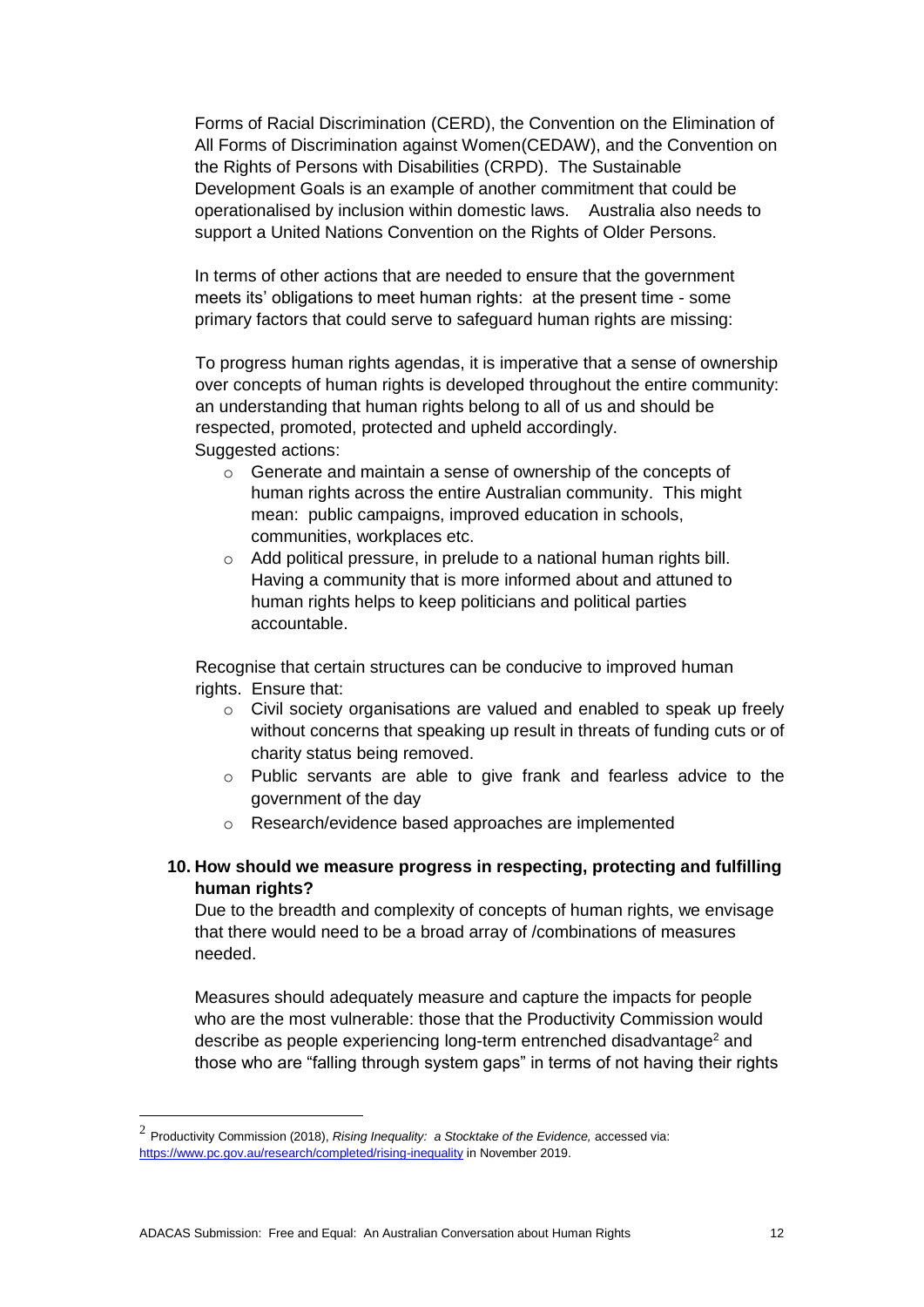upheld. Measures could be looking at levels of inequality and whether people have access to adequate standard of living etc.

Measures might also take account of: rates of homelessness, direct feedback from mental health consumers / people with disability / carers, increased health, wellbeing and lifespans for Aboriginal and Torres Strait Islanders, improved policy/practice with regards to people seeking asylum/ refugees etc.

It is important that measures be multidimensional and that there is adequate consideration of impacts on a human level for individuals and groups - the amount of trauma generated or avoided; the levels of distress/ grief generated or avoided; whether people with disability or mental ill health have had access to support if needed to enable equitable access to processes and systems.

The reports that Australia makes to the United Nations in relation to how well Australia is meeting or not meeting our international obligations should be considered, along with reports from civil society organisations within and outside of Australia.

#### **11. How should we hold government to account for its actions in protecting human rights?**

One of the best ways would be to have a national (constitutionally enshrined) Bill of rights, and also by strengthening existing Commonwealth agencies, such as AHRC and Ombudsman, to have powers that enable oversight and enforcement of rights.

It is additionally important to generate a sense of ownership across the community about human rights concepts and processes: with the expectation that government will then be being held to account by voters, organisations, businesses, in addition to human rights activists and statutory bodies.

Additional approaches that are important:

- o Individual and Systemic advocacy
- o Lobbying
- o Media
- o Analyse and find ways to counter tactics that are used to excuse or avoid commentary on human rights abuses and educate the community about how to respond
- o Establish strategies to counter specific tactics that are causing harm: de-personalisation, blaming the victim, dividing and separating responses to human rights topics, weaponising fear tactics, exploiting ignorance, apathy or cynicism etc.
- o Work together with media, businesses and civil society organisations to change the political agendas
- o Find pro-active ways to step in in advance of legislation that might be used to curtail human rights.

#### **12. Are there other issues in which you wish to comment?**

We highlight the importance of co-design and co-implementation: working directly with people with lived experience whether one or more of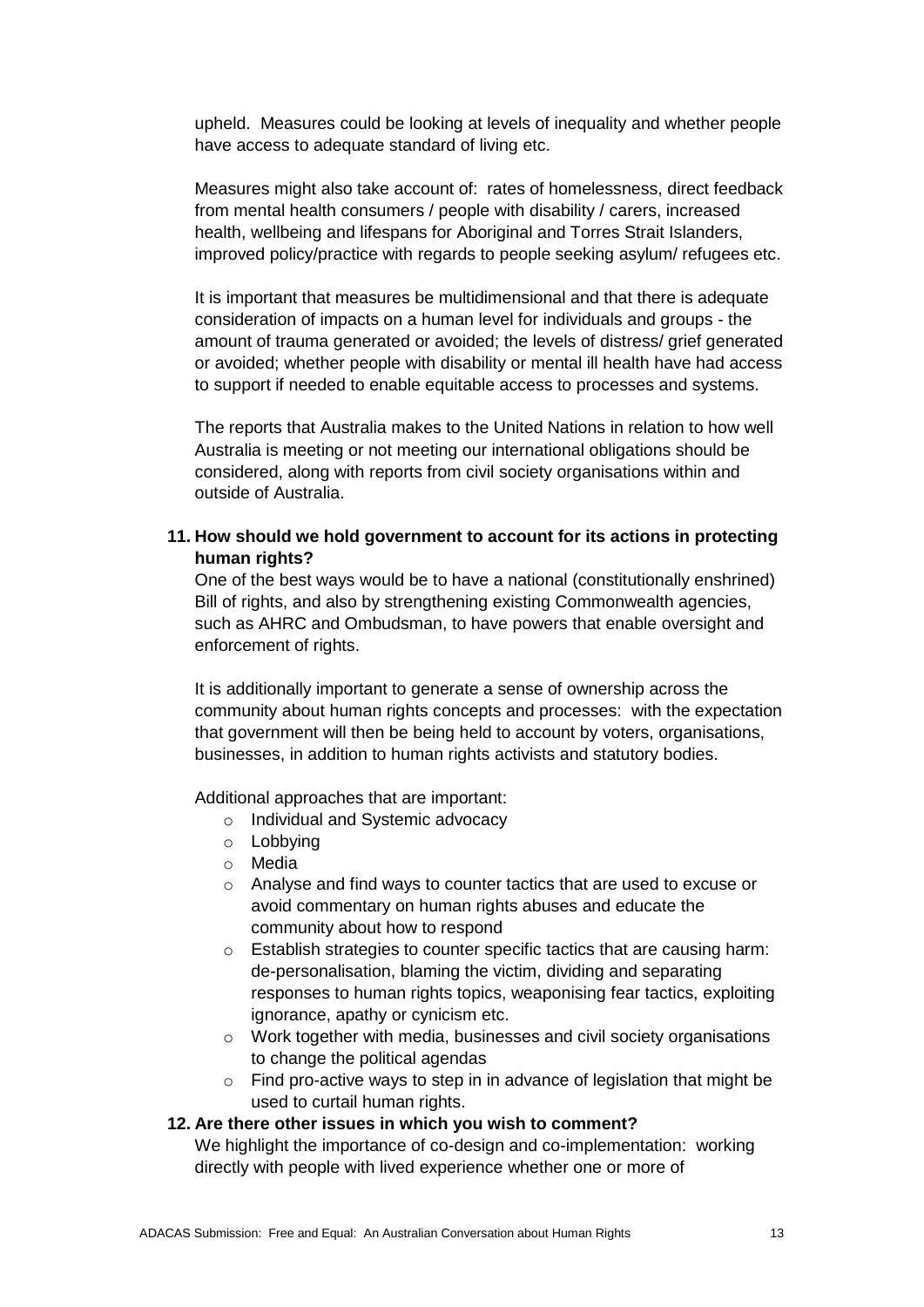homelessness, child protection processes, disability, mental ill health, family carer status, discrimination, older person etc.

## <span id="page-13-0"></span>**3. Priorities for federal discrimination law reform**

- **1. Do you agree that the above principles should guide discrimination law reform? Are there other principles that should be identified?**  ADACAS agrees that the principles: clear, consistent, comprehensive, intersectional, remedial, accessible and preventative should guide discrimination law reform. We strongly agree that discrimination law should be accompanied by other protections and mechanisms to promote equality and respect for human rights.
- **2. What are the key factors relevant to the need for federal discrimination law reform? Please provide any comments on the commission's observations in the six dot points above?** ADACAS absolutely agrees with the reasons articulated as to why reform is needed.
- **3. Are there other major challenges that exist with federal discrimination law that require reform?**

We do not have additional comments to make at this stage, but would welcome opportunity to be involved in further conversations as they arise.

**4. What, if any, changes to existing protected attributes are required?** ADACAS endorses the need for improved protection for carers who experience discrimination, and also the need for volunteers and interns and employees of state government to be consistently protected. Given that it disproportionately affects vulnerable populations, we agree that irrelevant criminal record should also be a fully protected attribute under federal discrimination law.

#### **5. What, if any, new protected attributes should be priorities?**

ADACAS agrees that a new protected attribute on the grounds of thought, conscience or religion should be added. ADACAS also recommends that federal discrimination legislation incorporate the attributes which are currently covered in the Discrimination ACT (1991) of the ACT – accommodation status and subjection to domestic or family violence. We would encourage all three of these attributes to be prioritised.

**6. What are your views about the Commission's proposed process for reviewing all permanent exemptions under federal discrimination law?** ADACAS agrees with the proposed review process.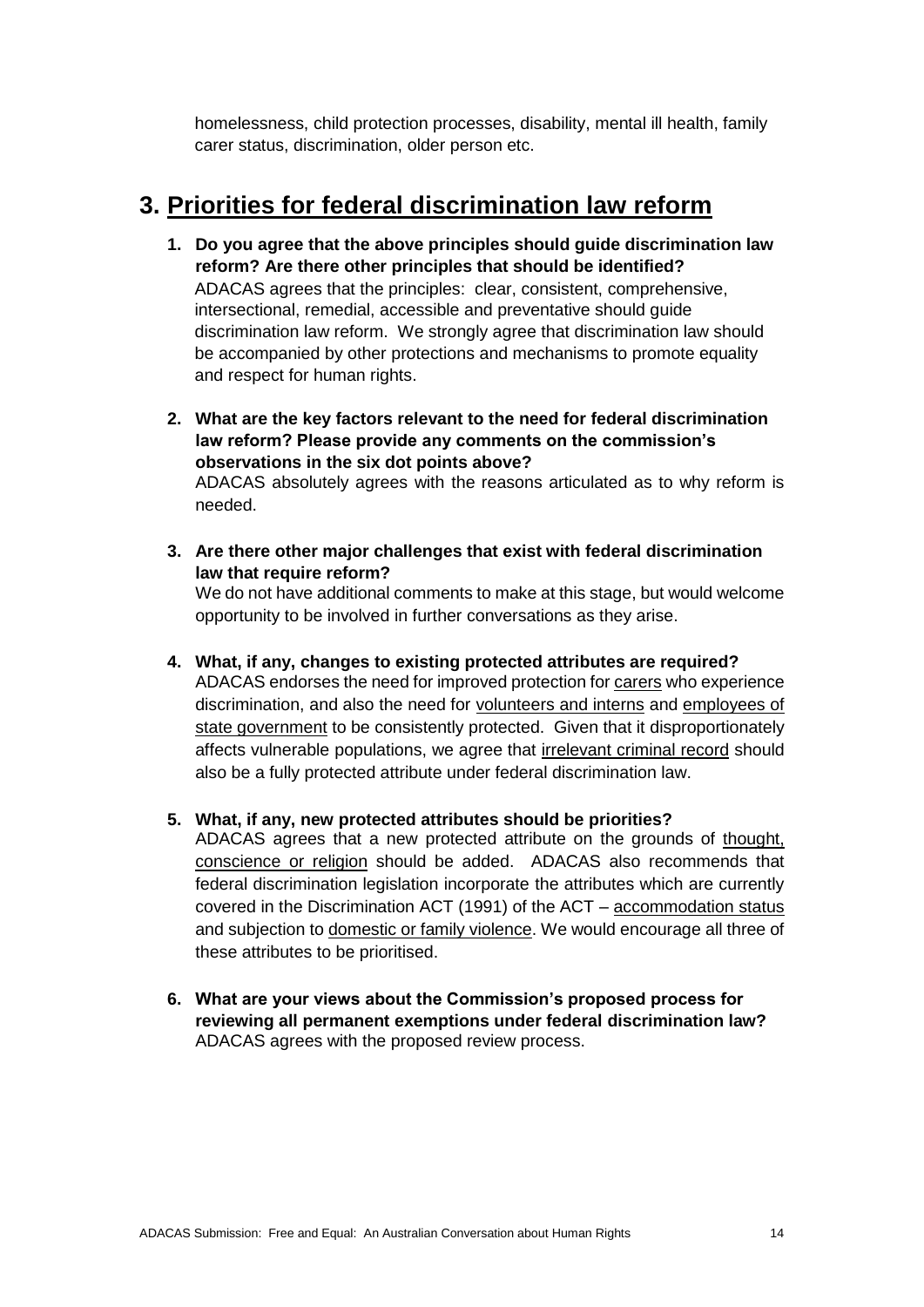- **7. Are there particular permanent exemptions that warrant particular scrutiny?** Given the especial vulnerability and life experiences of many people with disability, ADACAS considers that the views of people with disability and mental ill health would need to be carefully considered if it is proposed that there be any changes to the level of control that people with disability have in relation to the people that come into their home and offer care: most of our clients with disability and/or mental ill health are seeking added as opposed to less control over who offers their care/ who comes into their home. E.g. It is not unusual for there to be requests for staff of the same gender especially experienced abuse or violence from a person of a different gender. We acknowledge this as an area of competing rights, and we encourage careful consideration accordingly.
- **8. How can existing compliance measures under federal discrimination law be improved?**

ADACAS agrees with the suggestion in the Free and Equal discussion paper on discrimination, that any reform of federal discrimination law should involve the introduction of additional measures that can assist people and organisations to understand their responsibilities under the law and to provide increased certainty to them when seeking to comply.

**9. What additional compliance measures would assist in providing greater certainty and compliance with federal discrimination law?**

ADACAS supports the position of the Australian Human Rights Commission in the suggestion that the following should be introduced:

- voluntary audits to assess compliance with human rights and federal discrimination laws,
- a general inquiry function which allows for inquiry into issues of systemic discrimination and
- positive duties which require proactive measures to eliminate discrimination and harassment.
- **10. What form should a positive duty take under federal discrimination law and to whom should it apply?**

ADACAS agrees that there should be a positive duty to require proactive measures to eliminate unlawful discrimination, harassment and to advance equality should occur.

We do not have a comment at this stage as to what form it should take: although would welcome further involvement in discussions on this topic at a later stage when potential options are being considered.

**11. What, if any, reforms should be introduced to the complaint-handling process to ensure access to justice?**

Support for decision-making should be more readily available to people who need it to enable equitable access to the complaint-handling processes.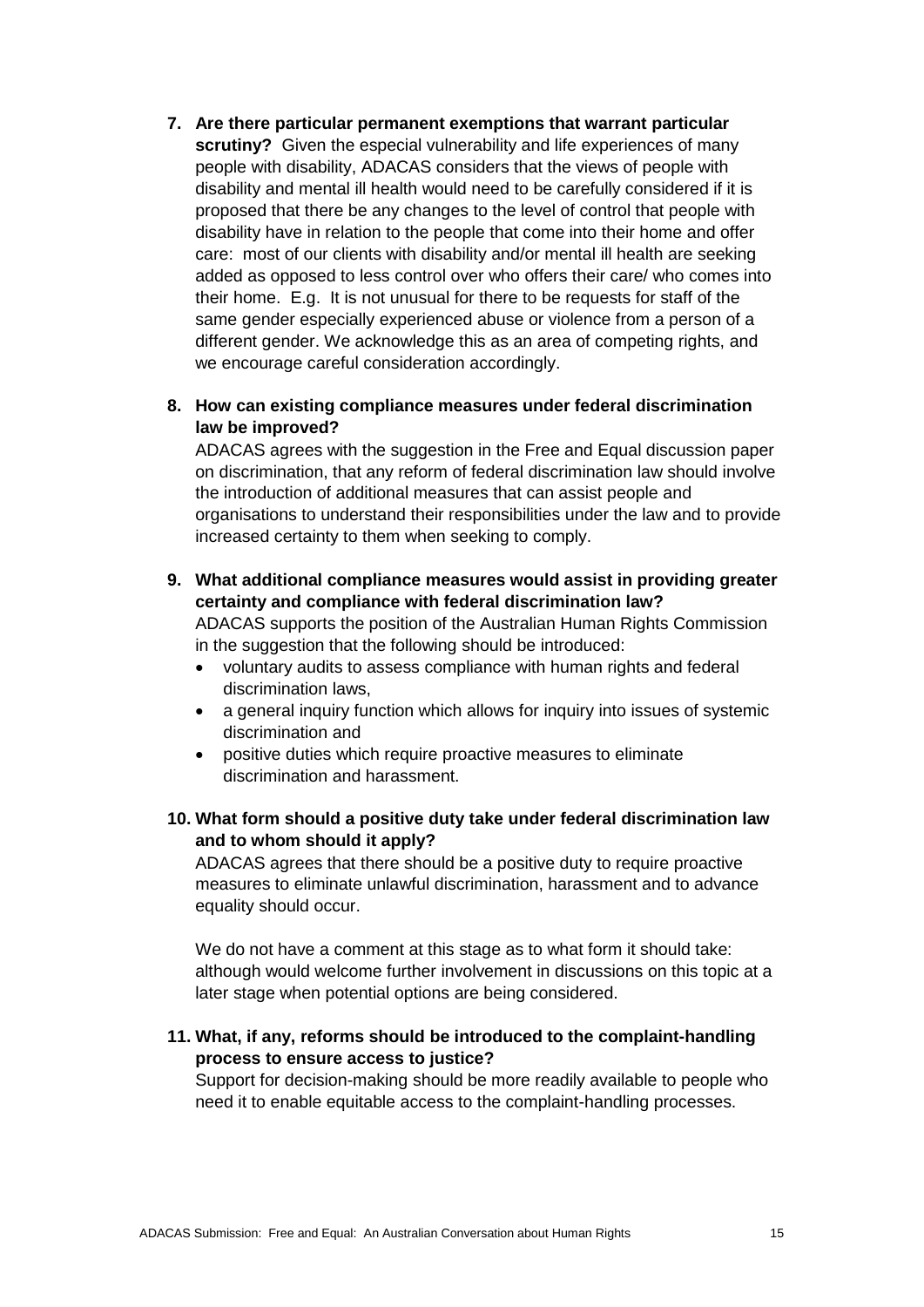- **12. What, if any, reforms should be introduced to ensure access to justice at the court stage of the complaints process?** Individual non-legal advocacy and also legal representation must be made
- **13. Is there a need to expand protections relating to harassment and vilification on the basis of any protected attributes?** Yes

more widely available to assist complainants as needed.

**14. Are there other issues that you consider should be a priority for discrimination law reform? If so, please describe the issue and your thoughts on proposed solutions.**

At the present time, people who are being discriminated against will frequently opt not to lodge discrimination complaints. This can be for a variety of reasons including: fear of reprisal, or the impact of the complaint on relationships in the workplace, or education setting, or community).

We would encourage consideration of initiatives (such as positive duties and general inquiries and more) to promote the analysis of policy/procedure/practice and promote positive change/ discrimination being

addressed without specific affected individuals needing to make a complaint about their specific circumstances, such that it is possible to examine topics that individuals might not feel able to raise:

- Could there be structural discrimination whether direct or indirect that is adversely affecting the number of women entering politics- if so – what policies/practices need to change?
- What updates are needed to the sex discrimination act to ensure that men who wish to take parental leave are encouraged to do so? Etc.

# <span id="page-15-0"></span>**4. A model for positive human rights reform in Australia**

- **1. Do you consider the options proposed are the most important reforms that could be undertaken to better protect human rights?** Yes: although we reiterate the need to
- **2. Do you have comments about how the options identified might work in practice?**

Achieving passage of a strong and comprehensive Human Rights bill is important and worth the extensive effort it is likely to take. There is a growing body of literature critiquing human rights agendas: it is imperative that there is critical engagement with these critiques with a view to ensuring a more robust and useful paradigm with which to proceed.

Whilst ADACAS would prefer a robust constitutional amendment due to protections offered under the constitution being more secure, we are supportive still of the Australian Human Rights Commission's position in support of an Australian Human Rights Act.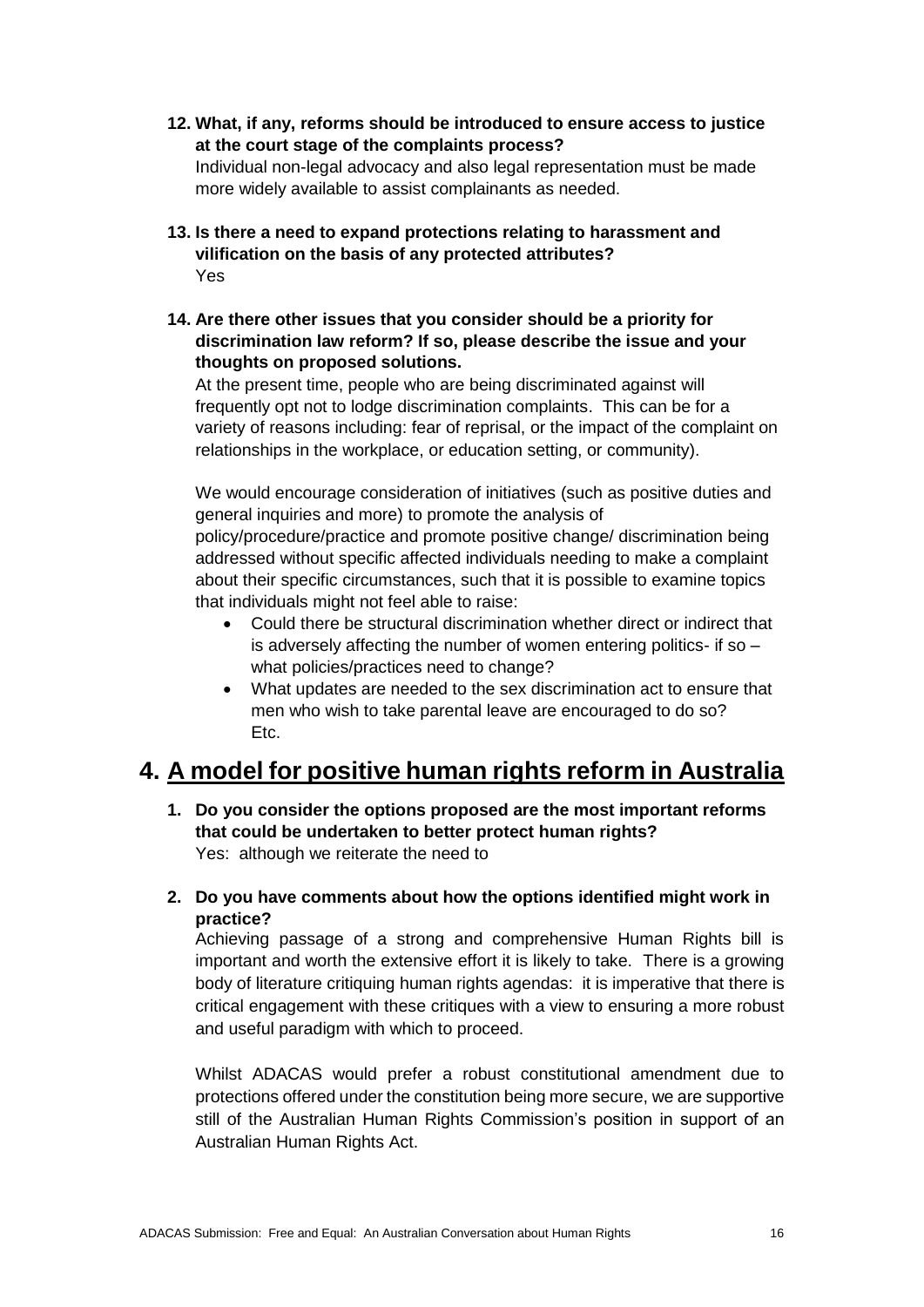# <span id="page-16-0"></span>**5. Ensuring effective national accountability for human rights**

**1. How should Australia set national priorities on human rights? What is the evidentiary basis required to ensure such decision-making is robust and what does a participatory decision-making model look like?** 

In seeking to reach national priorities in terms of human rights, our views:

- The voices of the people most affected must be and remain central to any priority criteria/prioritisation exercise. People who experience entrenched disadvantage should be included as part of a prioritising exercise, and processes must involve genuine co-design. Carers/families, advocates and those responsible for carrying out the priorities must also be involved.
- Whilst acknowledging that efforts to rank impact can be subjective, we contend that priority should be given to issues where the individuals whose rights are being breached are experiencing the most harm and where the long term impacts are greatest. Harm should be defined to include psychological, emotional or physical harm.
- Especial attention should be paid to situations where people are experiencing multiple simultaneous breaches of rights resulting in compounding impacts. *For example: a person with disability forced to leave home to escape family violence, who then finds themselves homeless and experiencing very poor mental health*
- National priorities must be planned and designed for intersectionality and responses must be able to be tailored and individualised, and connected together to assist a person experiencing multiple breaches of rights simultaneously.
- There is extensive literature, both national and international, on human rights that should inform the approaches to setting national priorities.
- There must be careful consideration of the theoretical underpinnings of frameworks designed to outline, implement, measure and monitor human rights.
- Both proactive and reactive mechanisms are needed to respond to the issues being experienced by individuals and communities.

It is imperative also that there is a robust and critical engagement with critiques of concepts/frameworks/theoretical underpinnings of human rights to ensure that power relations are adequately accounted for, and that any human rights instruments developed are supportive of pluralist democracy.

In terms of participatory decision making models: we encourage:

- Different ways and opportunities for people to respond and meaningfully participate (e.g. surveys, in person, over phone)
- Having voices represented (multiple from different and intersecting communities- e.g. not just one person with disability, one woman, one indigenous Australian etc.)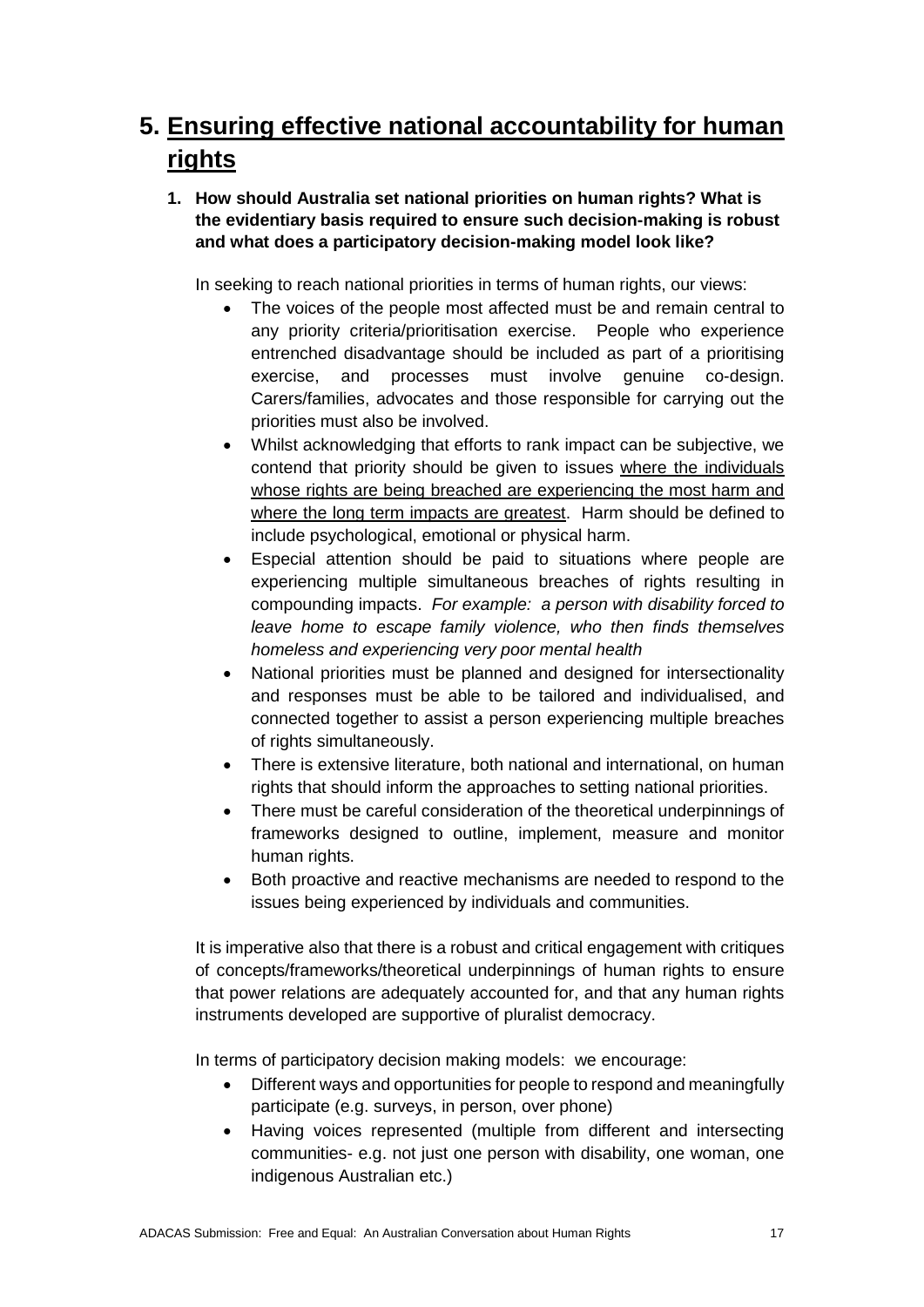- Providing all support that is needed for people to fully participate (including decision-making support if required)
- Involving the people who are impacted at the beginning and be quided by them rather than just seeking feedback on a system/solution that has already been designed, and where approval only is being sought.
- Reaching out to those who cannot or do not actively participate due to structural/societal barriers. As a society, we are aware of the groups that are disenfranchised: it is imperative to find suitable and sensitive ways to reach out to people in these situations and to find ways to support their meaningful participation. It is also important to provide feedback to individuals and communities who are engaged as to what was gained as a result of their participation in the process.
- Asking questions that invite people to dream for a better future and not think within the constraints of how things usually function: actively engage with people's ideas (do not dismiss things out of hand if they might seem impossible in the current context – are there aspects that could still be implemented?)
- Implementation of restorative practice principles, such as those trialled in Hull, the world's first restorative city and outlined at: [https://www.iirp.edu/news/world-s-first-restorative-city-hull-uk](https://www.iirp.edu/news/world-s-first-restorative-city-hull-uk-improves-outcomes-of-all-interventions-with-young-people-saves-resources)[improves-outcomes-of-all-interventions-with-young-people-saves](https://www.iirp.edu/news/world-s-first-restorative-city-hull-uk-improves-outcomes-of-all-interventions-with-young-people-saves-resources)[resources](https://www.iirp.edu/news/world-s-first-restorative-city-hull-uk-improves-outcomes-of-all-interventions-with-young-people-saves-resources)

#### **2. How do you measure actions / outputs as well as outcomes in human rights protection? What sort of indicators, targets and benchmarks are required to measure progress in human rights protection and violations over time?**

Given the breadth and range of human rights issues, there must necessarily be also a series and breadth of indicators, targets and benchmarks. Some of the indicators will be quantitative such as the numbers of people experiencing homelessness, extent to which people with a disability are over-represented within the justice and court systems, the extent of health inequalities between Aboriginal and non-Aboriginal communities, etc. We would also expect indicators in a variety of areas of public life relating to education, employment, health and health care, the justice systems, food and water security etc. The same indicators which demonstrate existing issues, may be able to show progress (reduction in numbers of people homeless etc.). It is imperative that a combination of both quantitative and qualitative measures be considered.

We ask also that extra attention be paid to topics where the data that is available/reporting mechanisms may be being affected by topics such as shame, and stigma and discrimination (for example: attitudes to family violence might mean that reports made are not reflective of the extent of the issue that is occurring in the community), and the extent to which support is required.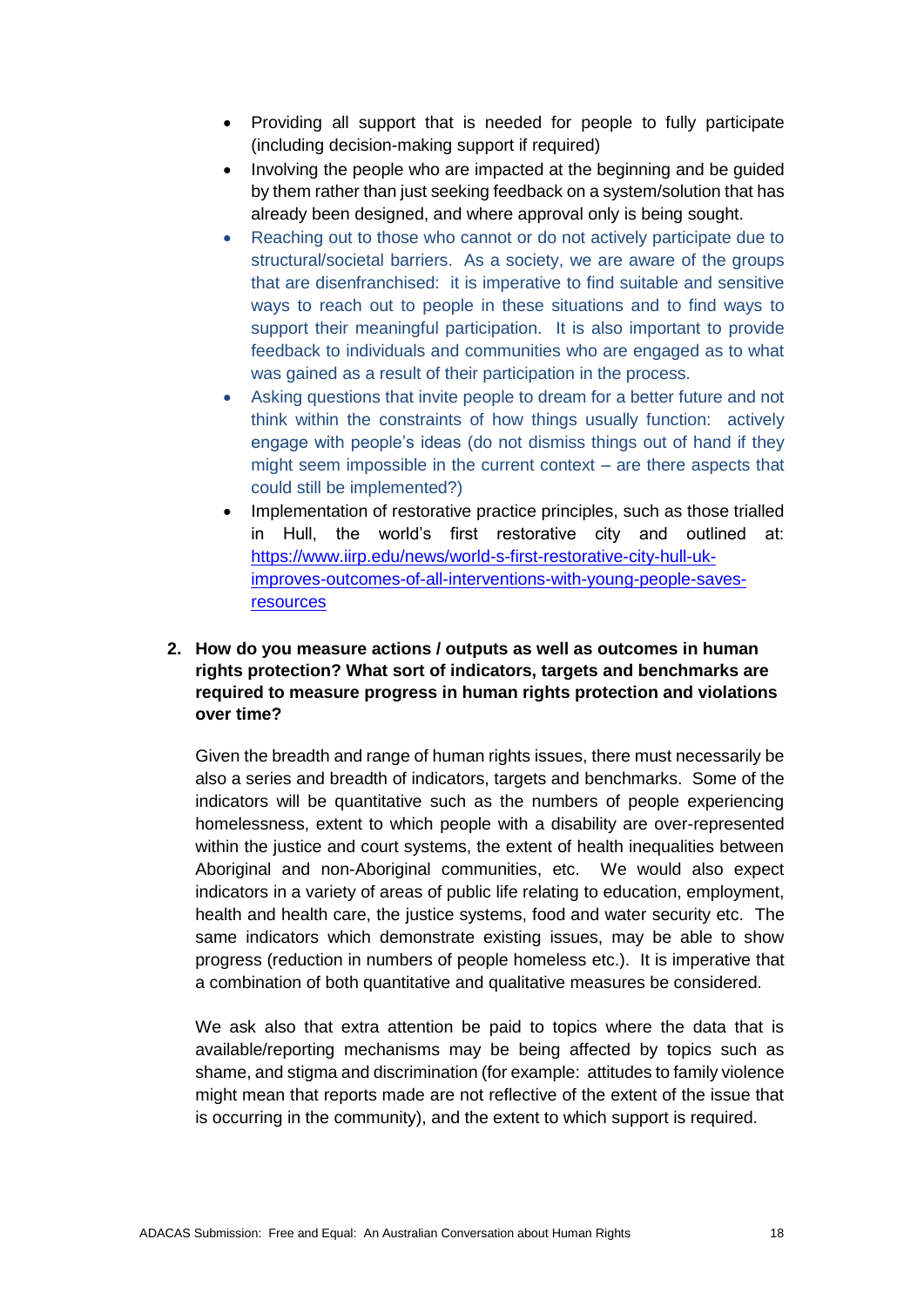An initial tasks could be to ask government, stakeholders, people whose rights are being breached, family/carers etc. to use existing lived experience and systemic knowledge to identify existing system gaps and barriers and to use literature, existing data and research to generate solutions accordingly.

Given the extent to which experiences of human rights abuses can be intersectional and interrelate, we encourage the development of more nuanced evaluation systems which are able to recognise and respond to complexity (to be able to ascertain when perhaps a housing intervention has positive impacts on mental health hospitalisation rates). We emphasise however the need to act with the extensive data that is already known whilst planning for any additionally needed measures/indicators/mechanisms.

**3. What mechanisms could be utilised to ensure a proactive, effective approach to decision making about human rights? Different approaches might include a National Action Plan on Human Rights; indicator frameworks tracking progress on human rights; other national frameworks on a thematic basis (e.g. child protection; violence against women; women's economic inequality etc).** 

We consider all of these approaches could be useful in seeking to ensure proactive and effective approaches to decision making about human rights. We re-iterate the need to ensure that all thematic responses each compulsorily take account of intersectionality, and of the need for active and ongoing effort to ensure that actions do not become siloed thematically.

We endorse the feedback within the 15 August 2019 Accountability workshop summary, referenced in the Free and Equal Discussion paper on ensuring national accountability for human rights.

- **4. What lessons can we take from existing national frameworks and approaches to discrete, thematic social policy issues? •**  Some brief thoughts:
	- $\circ$  From the implementation of the NDIS, it is imperative that we learn that market mechanisms alone are unable to respond adequately to the needs of vulnerable populations, and that a variety of approaches, including government regulation are needed.
	- $\circ$  Further lessons from the transition to the NDIS are outlined in the Mental Health Community Coalition publication: "When the NDIS came to the ACT: A story of Hope and Disruption in the Mental Health Sector"<sup>3</sup>.
	- $\circ$  From the Disability Strategy 2010-2020, we must learn that: Implementation must be explicitly planned for, and funded.

 $\overline{a}$ 

<sup>3</sup> Mental Health Community Coalition of the ACT (2008), *When the NDIS came to the ACT: A story of Hope and Disruption in the Mental Health Sector*, accessed online in November 2019 via: [https://static.wixstatic.com/ugd/672a33\\_7ac3cd4b1e774808b30258e0fb94cfe6.pdf](https://static.wixstatic.com/ugd/672a33_7ac3cd4b1e774808b30258e0fb94cfe6.pdf)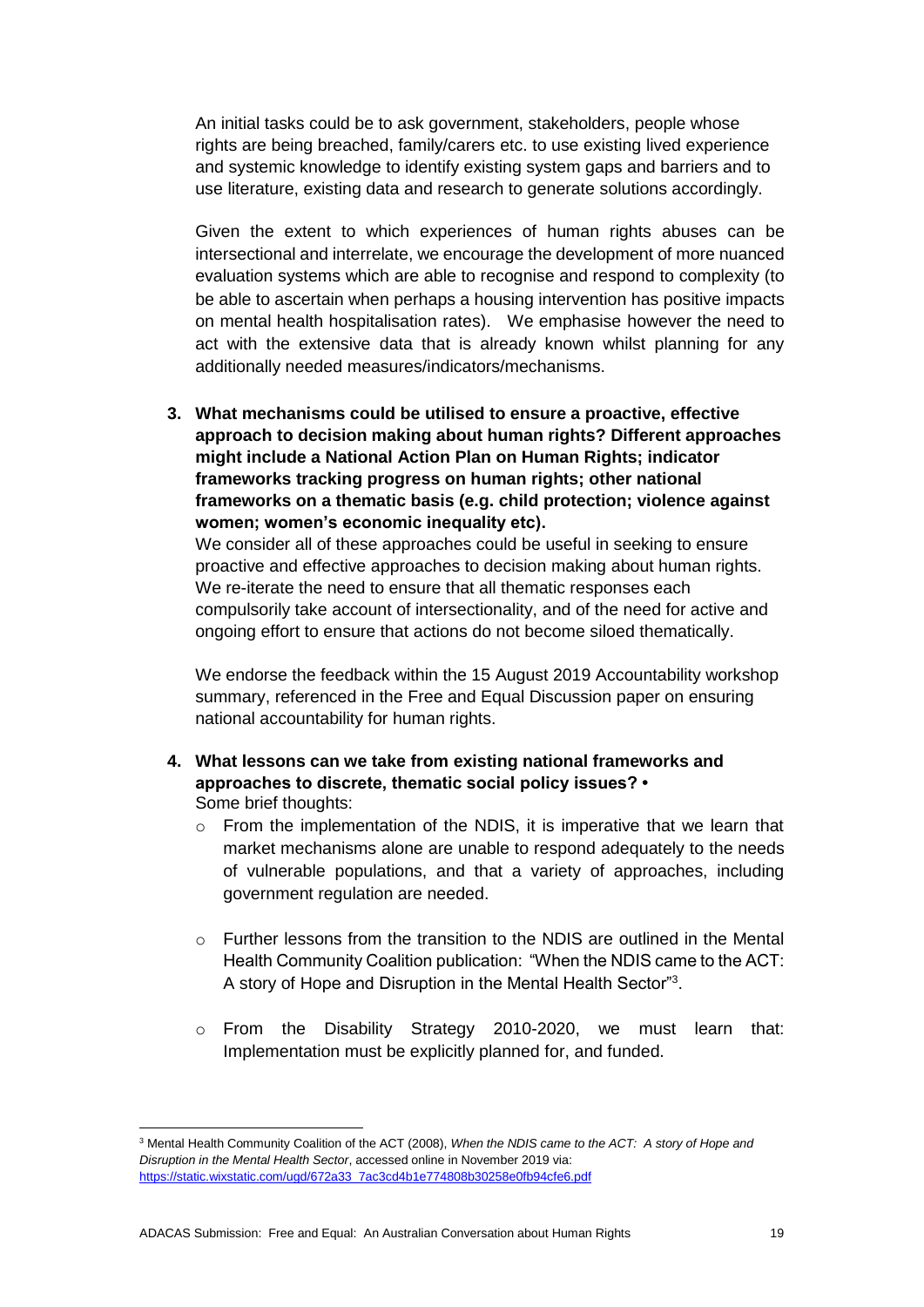- $\circ$  From many initiatives: that intersectionality must be expected and explicitly planned for: that responding issue by issue is not as effective as responses that expect and cater appropriately and responsively to complexity, that implementation has to be adequately planned for and funded, and that action plans must involve action (not be a list of what is currently already occurring), and must be the correct balance between achievable and aspirational.
- **5. Would an Australian Human Rights Act make implementing, measuring and monitoring human rights easier? Is compliance with human rights best measured against legal standards, such as in an Australian Human Rights Act?**

Yes. An Australian Human Rights Act could make implementing, measuring and monitoring human rights easier. However, it must be embedded within the Constitution to protect against it from being easily amended by the Government of the day to alleviate them of their obligations.

An Australian Human Rights Act could conceivably also bring risks, as concepts of human rights have been used at times to seek to legitimise humanitarian or military intervention (including in non-western cultures or other situations when different frameworks/conceptions of rights more suitable to the context, would have been more usefully applied). There is a risk that an Australian Human Rights Act could be used to justify further 'interventions' in Indigenous communities in Australia. The Bill must be sensitive to this risk, including by acknowledging Aboriginal and Torres Strait Islander Australians' rights to self-governance.

As outlined in the Free and Equal papers: Australian citizens are currently reliant on aspects of administrative law and judicial discretion to protect many rights: and the coverage is insufficient. Consequently: it is envisaged that an Australian Human Rights Act would increase the protections available.

An Australian Human Rights Act would need to be accompanied by appropriate mechanisms of redress to ensure accountability. One option is to legislate for (minimum) tortious liability where a breach of the Act has occurred by the Government. Civil and criminal liability for corporate involvement in human rights abuses may also be legislated.

Any liability provisions will need careful consideration of a range of issues, including whether the Government can be sued for torts committed by employees. Australia could look internationally to other jurisdictions for guidance on how to deal with these questions.

It is noted that an Australian Human Rights Act could also be applied in a prejudicial manner, even where it has legislative accountability mechanisms. The application of the Act may be influenced by individual prejudices which manifest in the assessments of credibility of witnesses, the composition of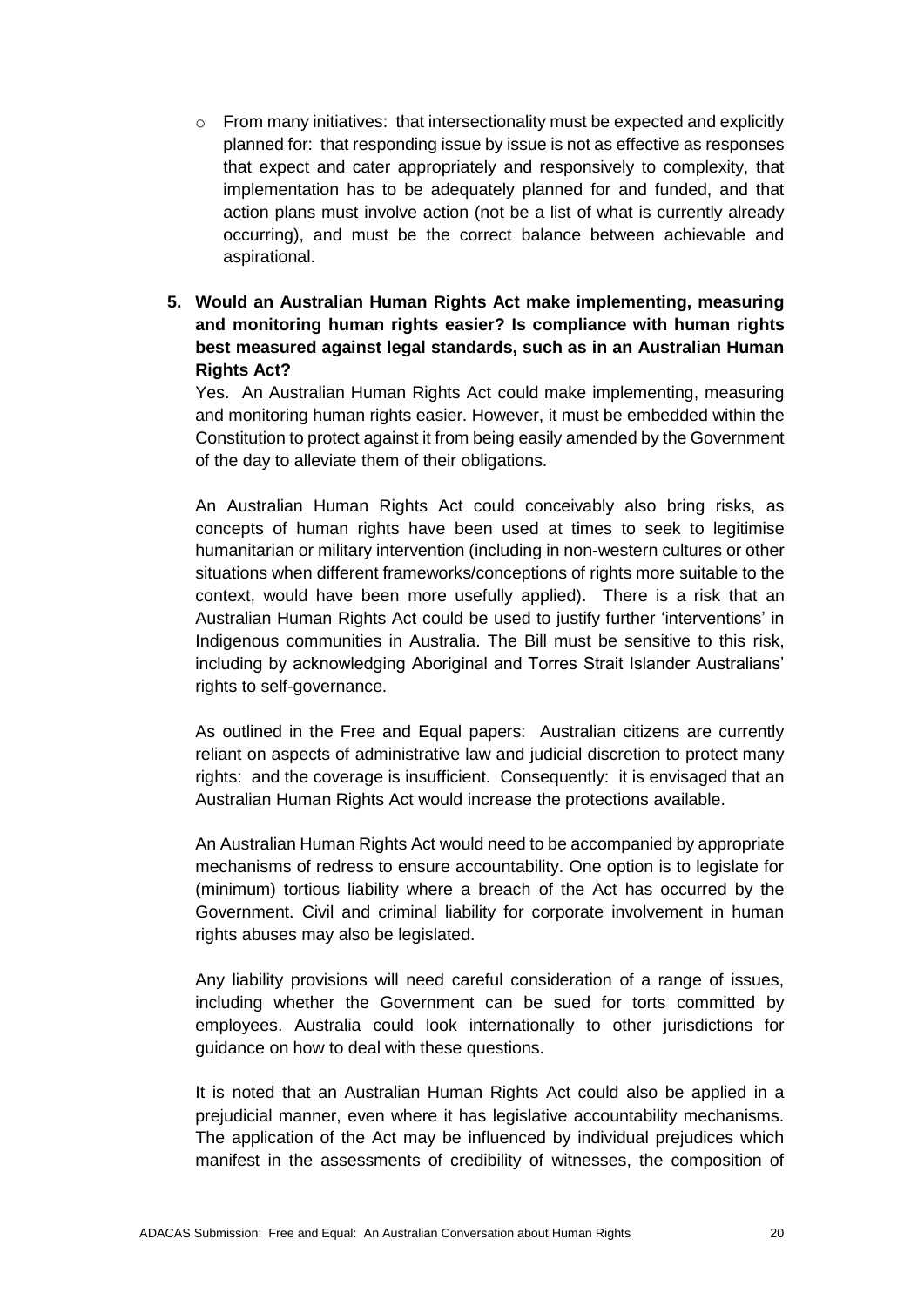juries and the Bench, and in discrepancies in damages awarded. These issues are widely noted and require legal and non-legal responses.

Given this – it is necessary to introduce innovative mechanisms outside of and beyond traditional accountability mechanisms. This is because an adversarial legal system which operates on principles of punishment and retribution is not necessarily the most appropriate mechanism for deciding whether there has been a breach of human rights. The adversarial system can (re)traumatise individuals and trap people in destructive cycles of violence, power and punishment.

These values are not consistent with a human-rights based approach to governance. Consequently, Australia's framework for human rights must be innovative in providing for alternative accountability, decision making and dispute resolution mechanisms, and for fostering new avenues of engagement between the State, citizens and non-citizens.

A potential option is national government engagement in restorative practice in situations where the State breaches the Human Rights Act. "The term 'Restorative Practices' was coined to summarise all the processes originally developed to deal with an event after the fact- to repair harm and bring resolution to victims and offenders in crimes and anti-social behaviour for example."<sup>4</sup> The benefits of restorative approaches include the repair of the relationship between parties. In the context of State-Citizen relations the benefits would include repairing relationships between the citizen and the State, and the facilitation of participation in present and future government decision-making.

#### **6. What data sources should be relied on to measure human rights compliance? How is qualitative data best presented, and in a digestible form for the public?**

As mentioned earlier – data will need to be a nuanced combination of both qualitative and quantitative. It is also essential to reflect carefully on how data is communicated to different audiences, to ensure that communications engage particular values which foster social justice. Common Cause Research provides useful resources for presenting information to various audiences in a manner which strengthens expressions of concern about social and environmental inequality<sup>5</sup>.

 $\overline{a}$ 4 International Institute for Restorative Practices (2012), *World's First "Restorative City": Hull, UK, Improves Outcomes of All Interventions with Young People, Saves Resources*, accessed online via [https://www.iirp.edu/news/world-s-first-restorative-city-hull-uk-improves-outcomes-of-all-interventions-with-young](https://www.iirp.edu/news/world-s-first-restorative-city-hull-uk-improves-outcomes-of-all-interventions-with-young-people-saves-resources)[people-saves-resources](https://www.iirp.edu/news/world-s-first-restorative-city-hull-uk-improves-outcomes-of-all-interventions-with-young-people-saves-resources) in November 2019.

<sup>5</sup> Chilton, Paul et al. (2012) *'Communicating bigger-than-self problems to extrinsically-orientated audiences'* Common Cause Research, accessed in November 2019 via:

[https://valuesandframes.org/resources/CCF\\_report\\_extrinsically\\_oriented\\_audiences.pdf](https://valuesandframes.org/resources/CCF_report_extrinsically_oriented_audiences.pdf)